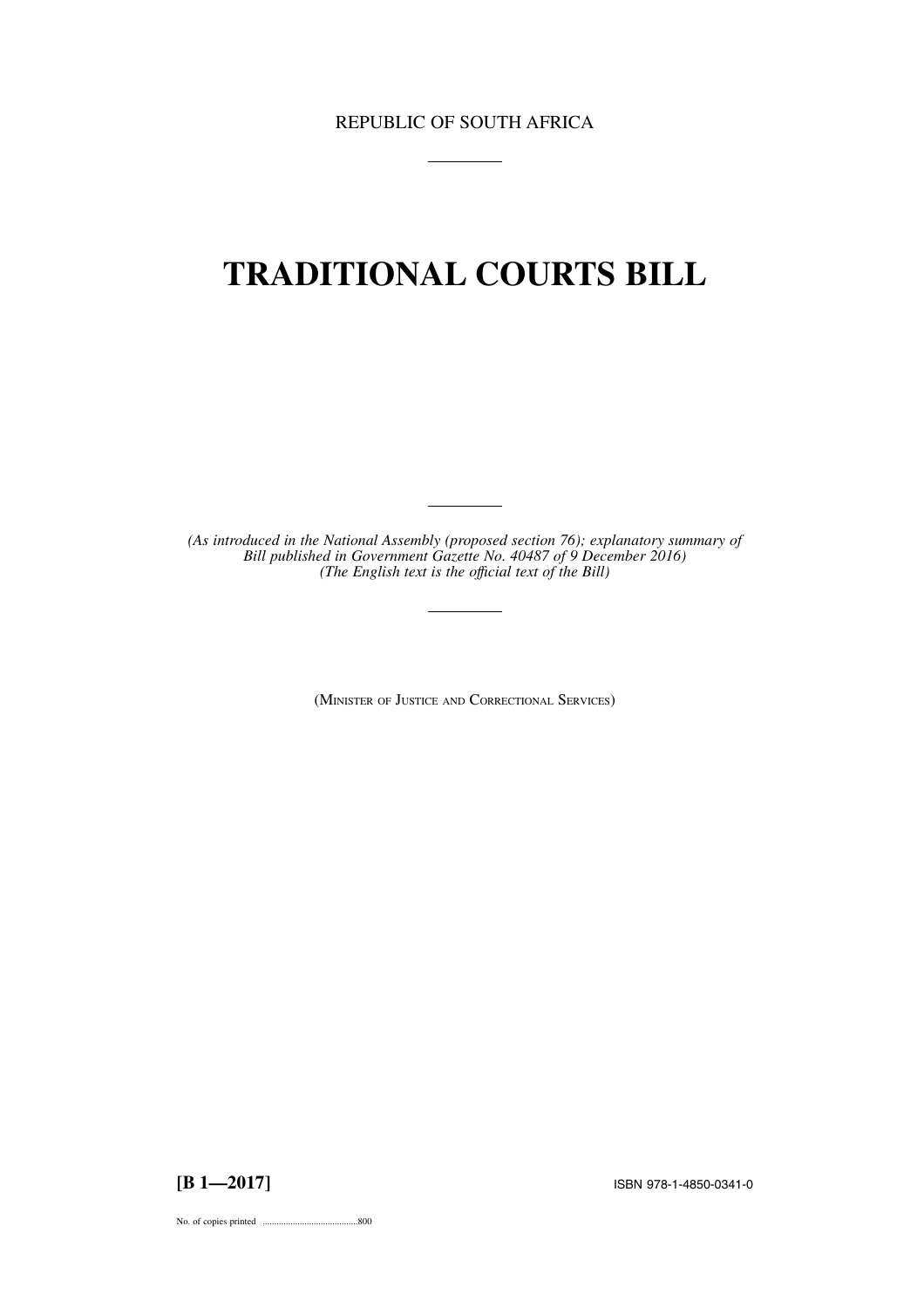# **BILL**

**To provide a uniform legislative framework for the structure and functioning of traditional courts, in line with constitutional imperatives and values; and to provide for matters connected therewith.**

### **PREAMBLE**

**SINCE** the remaining provisions of the Black Administration Act, 1927, and some provisions of former homeland legislation still regulate the resolution of disputes by the institution of traditional leadership, are in stark conflict with constitutional values;

**AND SINCE** there is a need to provide a legislative framework to replace the current inadequate legislative framework in order to—

• address certain abuses prevailing in some traditional courts as they currently exist;

- protect the public interest; and
- enhance accountability in the resolution of disputes in accordance with evolving customs and practices in the new constitutional dispensation;

**AND SINCE** the Constitution recognises the institution, status and role of traditional leadership in dispute resolution, as well as the application of customs and practices in traditional courts, subject to the Constitution;

**AND SINCE** it is necessary to replace the current legislative framework in terms of which disputes are resolved in terms of customary law, in line with constitutional imperatives and values, including the right to human dignity, the achievement of equality and the advancement of human rights and freedoms;

**AND SINCE** it is necessary to have a single statute applicable throughout the Republic, regulating the resolution of disputes in traditional courts in accordance with the Constitution;

**AND RECOGNISING** that the Constitution guarantees everyone the right of access to the courts as contemplated in Chapter 8 of the Constitution for purposes of resolving their disputes;

**AND FURTHER RECOGNISING** that customary law is premised on the principle and spirit of voluntary affiliation, and that its application is accessible to those who choose to live in accordance with the values of evolving customary law and abide by the practices and customs thereof;

**AND FURTHER RECOGNISING** that many citizens who subscribe to customs and practices embedded in customary law may voluntarily elect to have their disputes resolved in terms of their customs and practices in traditional courts, which are distinguishable from courts in the judicial system contemplated in Chapter 8 of the Constitution;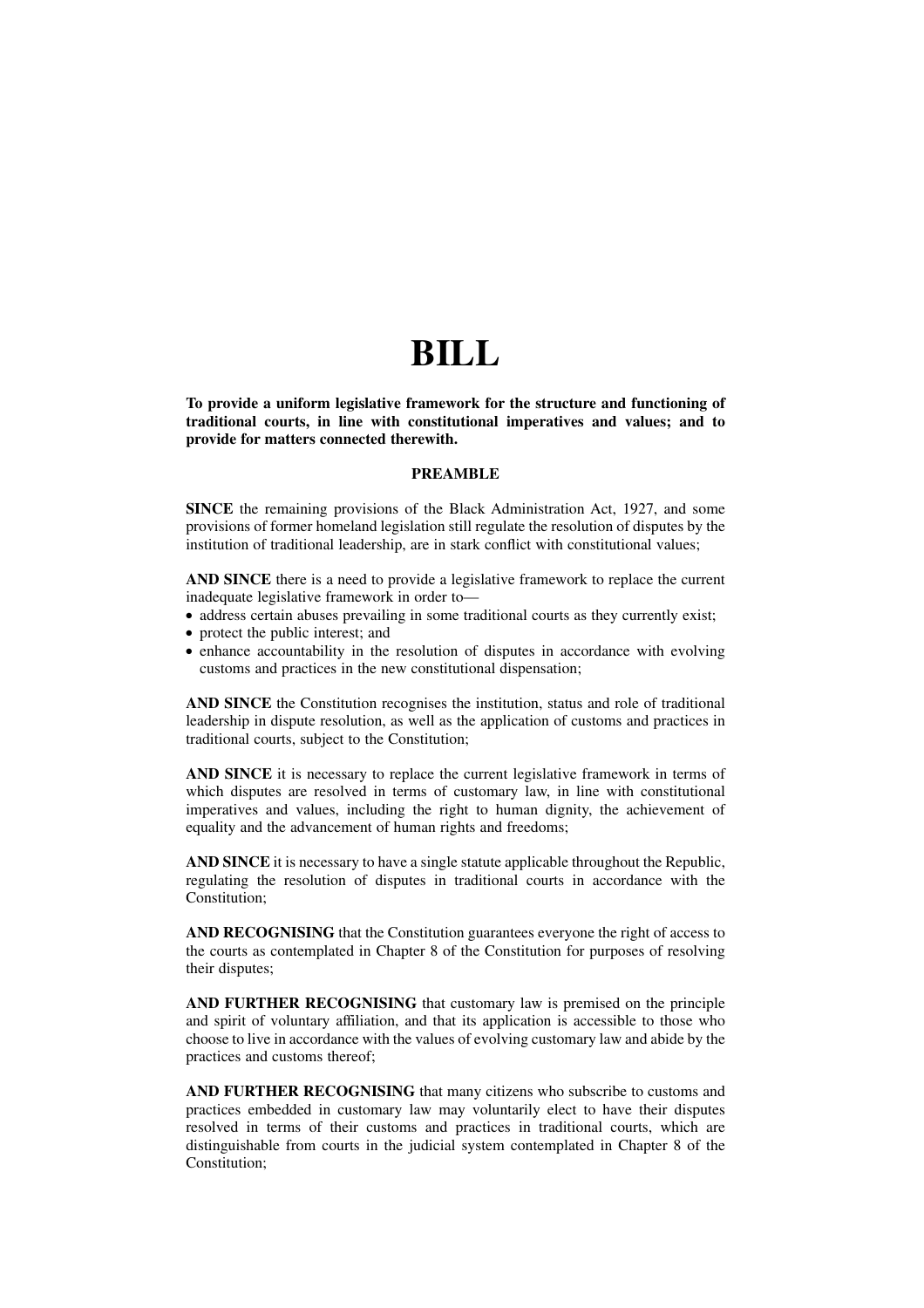**AND FURTHER RECOGNISING** that customary law plays an integral role in the resolution of disputes in communities between members of those communities who voluntarily subject themselves to and observe, the accepted practices and customs applicable in those communities;

**AND FURTHER RECOGNISING** that everyone has the right to have any dispute that can be resolved by the application of law decided in a fair public hearing before a court or, where appropriate, another independent and impartial tribunal or forum;

**AND FURTHER RECOGNISING** that there are different levels of dispute resolution in terms of customary law, in addition to the role played by traditional courts,

**PARLIAMENT OF THE REPUBLIC OF SOUTH AFRICA therefore enacts as** follows:—

# **ARRANGEMENT OF SECTIONS**

#### *Sections*

| 1.                 | Definitions                                                 | 5  |
|--------------------|-------------------------------------------------------------|----|
| 2.                 | Objects of Act                                              |    |
| 3.                 | Guiding principles                                          |    |
| 4.                 | Institution of proceedings in traditional courts            |    |
| 5.                 | Composition of and participation in traditional courts      |    |
| 6.                 | Nature of traditional courts                                | 10 |
| 7.                 | Procedure in traditional courts                             |    |
| 8.                 | Orders that may be made by traditional courts               |    |
| 9.                 | Enforcement of orders of traditional courts                 |    |
| 10.                | Provincial Traditional Court Registrars                     |    |
| 11.                | Review by High Court                                        | 15 |
| 12.                | Escalation of matters from traditional courts               |    |
| 13.                | Record of proceedings                                       |    |
| 14.                | Transfer of disputes                                        |    |
| 15.                | Limitation of liability of members of traditional courts    |    |
| 16.                | Code of conduct and enforcement thereof                     | 20 |
| 17.                | Regulations                                                 |    |
| 18.                | Transitional provisions and repeal of laws                  |    |
| 19.                | Short title and commencement                                |    |
| Schedule 1         |                                                             |    |
| Schedule 2         |                                                             | 25 |
| <b>Definitions</b> |                                                             |    |
|                    | 1. (1) In this Act, unless the context indicates otherwise— |    |

"clerk" means a clerk of a traditional court referred to in section 5(4);

**''Constitution''** means the Constitution of the Republic of South Africa, 1996; "court" means any court established in terms of section 166 of the Constitution; 30 **''dispute''** means a dispute between parties of any nature, including a dispute arising out of customary law, which a traditional court is competent to deal with in terms of this Act;

**''Minister''** means the Cabinet member responsible for the administration of justice: 35

**''prescribed''** means prescribed by regulation in terms of section 17;

**''Provincial Traditional Court Registrar''** means a Provincial Traditional Court Registrar contemplated in section 10, and **''Provincial Registrar''** has a corresponding meaning;

- **''restorative justice''**—
- *(a)* means an approach to the resolution of disputes that aims to involve all parties to a dispute, the families concerned and community members to collectively identify and address harms, needs and obligations by accepting responsibility, making restitution and taking measures to prevent a recurrence of the incident which gave rise to the dispute and promoting reconciliation;

40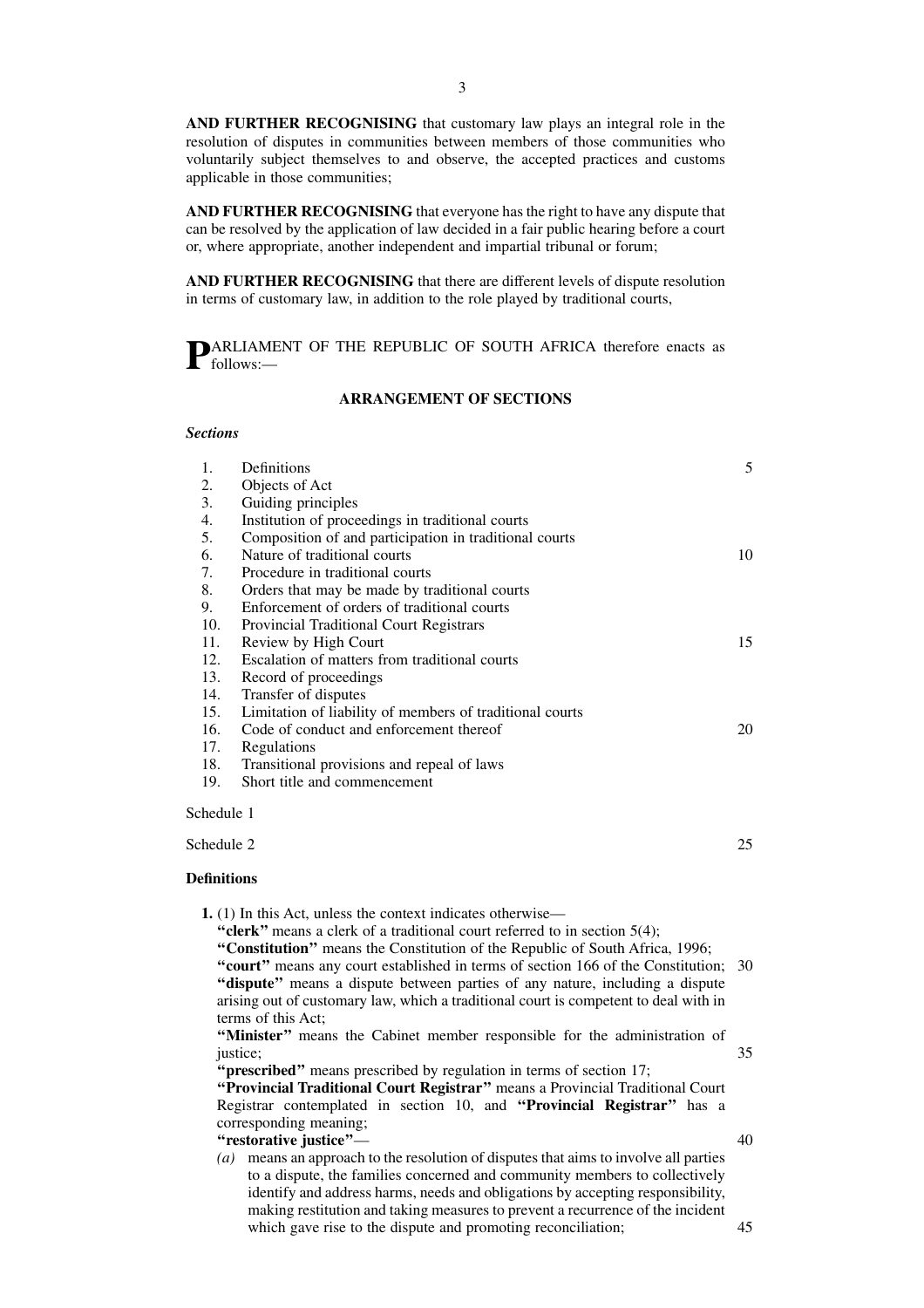- *(b)* does not extend to measures which, in good faith, purport to give effect to the objectives contemplated in paragraph *(a)* but which, in fact, do not meaningfully restore the dignity of, or redress any wrong-doing against any, person involved in the dispute; and
- *(c)* results in redressing the wrong-doing in question and ensuring the restitution of the dignity of the person in question in a just and fair manner; 5

**''this Act''** includes any regulation;

"traditional court" means a customary institution or structure, which is constituted and functions in terms of customary law and custom, for purposes of resolving disputes, in accordance with constitutional imperatives and this Act, and 10 which is referred to in the different official languages as—

- *(a)* "*eBandla*" in isiNdebele;<br>*(b)* "*Huvo*" in Xitsonga:
- *(b)* ''*Huvo*'' in Xitsonga;
- *(c)* ''*Inkundla*'' in isiZulu;
- "*iNkhundla*" in siSwati;
- *(e)* ''*iNkundla*'' in isiXhosa;
- *(f)* ''*Kgoro*'' in Sepedi;
- *(g)* ''K*gotla*'' in Sesotho;
- *(h)* "*Khoro*" in Tshivenda;<br>*(i)* "*Kgotla*" in Setswana:
- "*Kgotla*" in Setswana; and
- *(j)* a tribunal for Khoi-San communities; and

**''traditional leader''** means any person who, in terms of customary law of the traditional community concerned, holds a traditional leadership position in accordance with an Act of Parliament.

(2) For purposes of this Act the term ''customary law'' must be construed as the 25 accepted body of customs and practices of communities which evolve over time in accordance with prevailing circumstances, subject to the Constitution.

#### **Objects of Act**

**2.** The objects of this Act are to—

- *(a)* affirm the values of customary law and customs in the resolution of disputes, 30 based on restorative justice and reconciliation and to align them with the Constitution;
- *(b)* affirm the role of traditional courts in terms of customary law by—
	- (i) promoting co-existence, peace and harmony in the community;
	- (ii) enhancing access to justice by providing a forum for dispute resolution in 35 accordance with the principle of voluntary participation by all parties; and
	- (iii) promoting and preserving those traditions, customs and cultural practices that are beneficial to communities and persons who elect to observe them, in accordance with constitutional values;
- *(c)* affirm—
	- (i) the consensual nature of customary law;
	- (ii) the principle and spirit of voluntary affiliation; and
	- (iii) the right to freely and voluntarily elect to or elect not to abide by the various applicable practices and customs; 45
- *(d)* create a uniform legislative framework regulating the structure and functioning of traditional courts in the resolution of disputes, in accordance with constitutional imperatives and values;
- *(e)* enhance the effectiveness, efficiency and integrity of traditional courts in the resolution of disputes; and 50
- *(f)* facilitate the full, voluntary and meaningful participation of all members in a community in a traditional court in order to create an enabling environment which promotes the rights enshrined in Chapter 2 of the Constitution.

# **Guiding principles**

- **3.** (1) In the application of this Act, the following principles should apply:
	- *(a)* The need to align traditional courts with the Constitution in so far as they relate to the resolution of disputes, so as to embrace the values enshrined in the Constitution, including—
		- (i) the right to human dignity;

20

15

40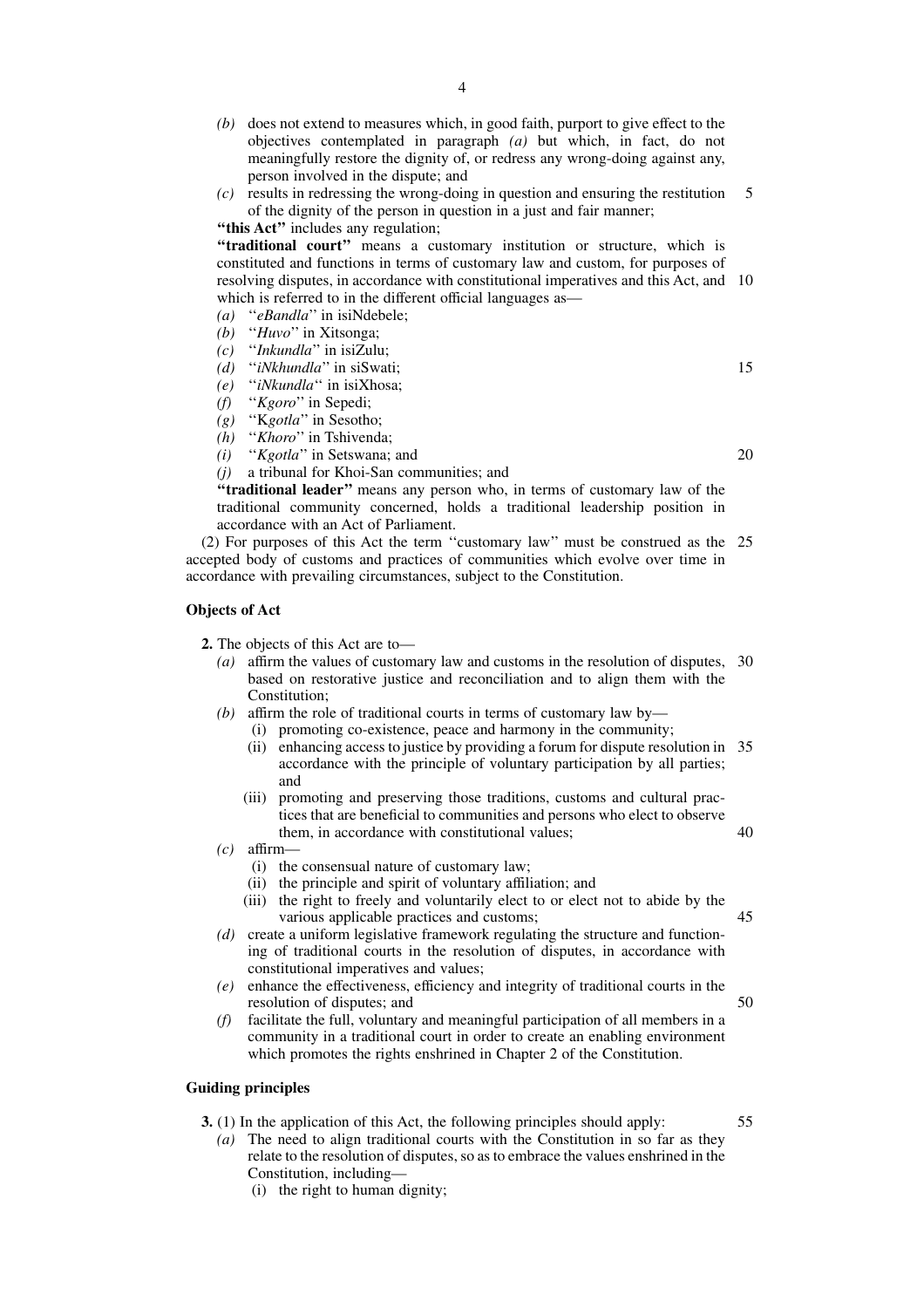- (iii) the promotion of non-racialism and non-sexism and the freedom of sexual orientation and identity and religion;
- *(b)* the promotion of restorative justice measures through mediation and conciliation; 5
- *(c)* the development of skills and capacity of members of traditional courts in order to ensure the effective implementation thereof; and
- *(d)* the need to promote and preserve values which are based on reconciliation and restorative justice.

(2) In the application of this Act, the following should be recognised and taken into account:

- *(a)* The constitutional imperative that traditional courts, tribunals or forums, when—
	- (i) interpreting the Bill of Rights, must promote the values that underlie an open and democratic society, based on human dignity, equality and freedom; and 15

10

20

40

- (ii) interpreting any legislation, and when developing the common law or customary law, must promote the spirit, purport and objects of the Bill of Rights;
- *(b)* the existence of systemic unfair discrimination and inequalities or attitudes which are contrary to constitutional values or which have the propensity of precluding meaningful and voluntary participation in traditional court proceedings by any person or group of persons, particularly in respect of gender, sex, including intersex, gender identity, sexual orientation, age, 25 disability, religion, language, marital status and race, as a result of unfair discrimination, certain belief systems and harmful practices, brought about by colonialism, apartheid and patriarchy;
- *(c)* the provisions of subsection (3), setting out conduct which infringes on the dignity, equality and freedom of persons and which is prohibited; 30
- *(d)* the proceedings and decisions of traditional courts are the outcome of collective deliberations of members of the traditional courts and are not presided over by judicial officers and, as such, the principles applied in the resolution of disputes in terms of customary law and customs in terms of this Act are not, in all respects, the same as those applied or understood in the courts in the judicial system contemplated in Chapter 8 of the Constitution; and 35
- *(e)* a founding value on which customary law is premised, is that its application is accessible to those who voluntarily subject themselves to that set of laws and customs.

(3) *(a)* Without detracting from the generality of the provisions of this Act, the conduct set out in Schedule 1 to this Act is intended to illustrate and emphasise some customs and practices which infringe on the dignity, equality and freedom of persons and which are prohibited.

*(b)* The State must, where appropriate, ensure that legislative and other measures are 45 taken to address the practices referred to in paragraph *(a)*.

*(c)* The Minister must, on an ongoing basis, assess the relevance of the practices listed in Schedule 1 for purposes of making recommendations for the amendment of the list of practices.

(d) The list of practices in Schedule 1 is not conclusive and must be considered and 50 revised on a continuous basis.

## **Institution of proceedings in traditional courts**

**4.** (1) *(a)* Any person may, subject to subsection (3), institute proceedings in respect of a dispute in any traditional court.

*(b)* A traditional court may hold a session thereof at a place other than where sessions 55 of the traditional court in question ordinarily take place and, for that purpose, the traditional leader who ordinarily convenes the traditional court may, where necessary, in the presence of members of the community in the traditional court, delegate a person or persons to convene such a session and indicate who may participate therein.

*(c)* Disputes may only be dealt with in the place contemplated in paragraph *(b)* with 60the consent of the parties to the dispute.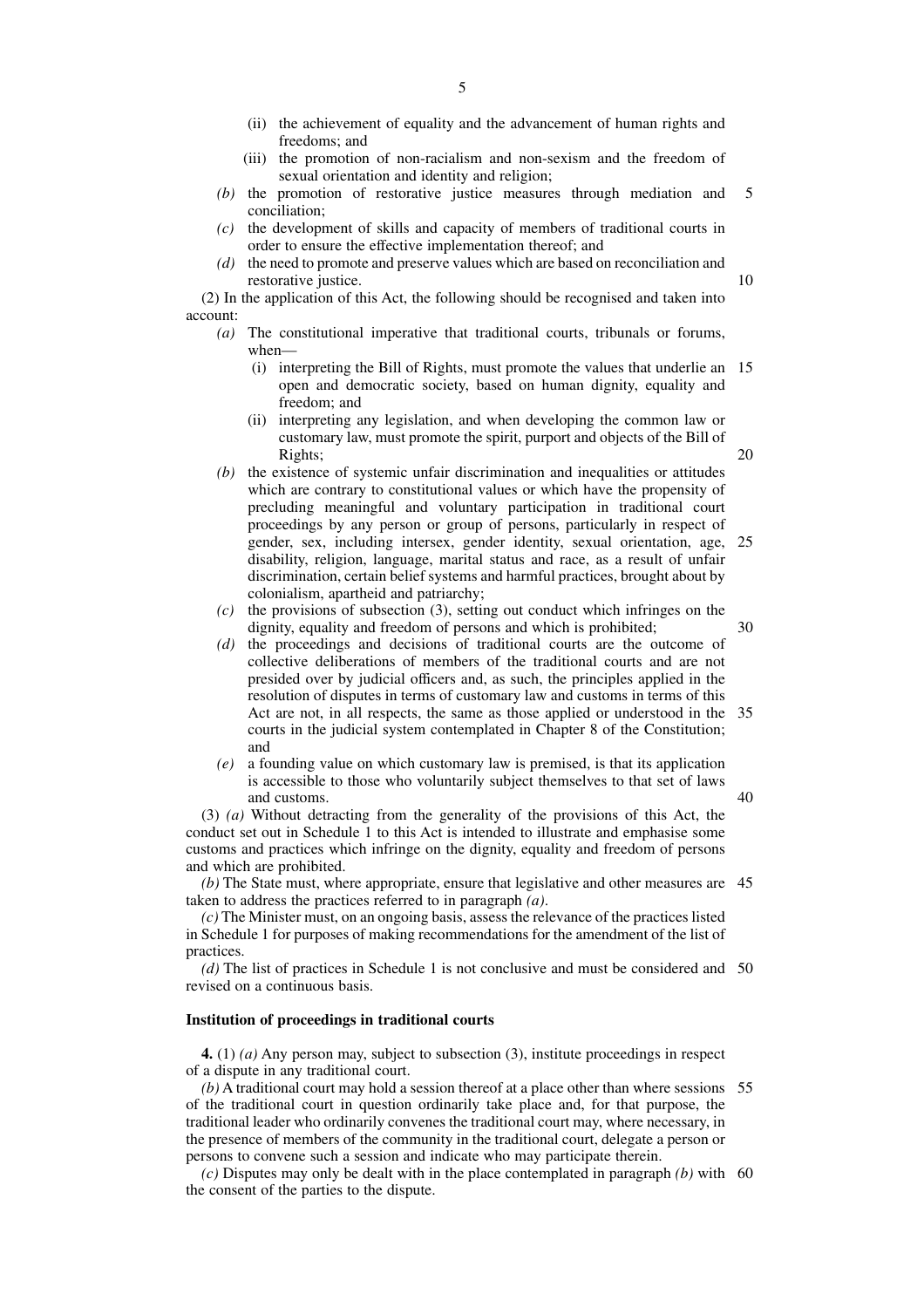(2) *(a)* A traditional court may, subject to subsection (3), only hear and determine a dispute contemplated in Schedule 2—

- (i) that is not being dealt with by any other person or structure recognised in terms of customary law for purposes of the resolution of disputes; or
- (ii) that has been dealt with by any person or structure in terms of subparagraph (i) but there has not been any resolution of that dispute; and 5
- (iii) if the party against whom the proceedings are instituted agrees freely and voluntarily to the resolution of the dispute by the traditional court in question.
- $(b)$  A traditional court may not hear and determine a dispute which-
- (i) is being investigated by the South African Police Service;
- (ii) is pending before any other traditional court or a court contemplated in section 166 of the Constitution; or
- (iii) has already been finalised by a court, which means that a verdict has been given in a criminal matter or final order has been made by the court in a civil matter.

(3) *(a)* Any person who has been summoned to appear before a traditional court who, 15 for any reason, elects not to have his or her dispute heard and determined by that traditional court or to appear before that traditional court must, within 14 days or such longer period as may be necessary, duly assisted or accompanied by any person of his or her choice in whom he or she has confidence, should he or she so wish, inform the clerk of his or her decision accordingly. 20

*(b)* A person may not, in any manner whatsoever, intimidate, manipulate, threaten or denigrate a person who exercises his or her decision contemplated in paragraph *(a)*.

*(c)* The clerk must ascertain from the person referred to in paragraph *(a)* whether that person is willing to have the dispute dealt with in any other traditional court, court or forum and, if so, request the traditional court to facilitate the transfer of the dispute to 25 that other traditional court, court or forum.

*(d)* Despite the provisions of this subsection, nothing precludes a traditional court from—

- (i) counselling, assisting or guiding the party before the traditional court; or
- (ii) facilitating the referral of the dispute to an appropriate institution or 30 organisation.

*(e)* Any party who consents to have a dispute resolved by a traditional court may, subject to section 14, not abandon or withdraw from the proceedings after such proceedings have commenced, unless he or she—

- (i) has compelling grounds to do so; and
- (ii) informs the traditional court accordingly.

*(f)* A traditional court may only determine or make an order in terms of section 8 in respect of any matter referred to in Schedule 2 to this Act: Provided that if a person approaches the traditional court for any relief in respect of any matter not referred to in Schedule 2 and the matter is placed before the court, nothing precludes such a traditional 40 court from—

- (i) counselling, assisting or guiding a party to the dispute who has approached it; or
- (ii) facilitating the referral of the matter to another traditional court, court or an appropriate institution or organisation,

and provided it is done in a manner that does not have the potential of influencing the 45 proceedings or outcome of the matter in a court or forum which has jurisdiction to hear the matter.

(4) *(a)* The clerk of the traditional court must, if a party, after having been duly summoned to appear in and attend the proceedings of the traditional court, and without having exercised his or her rights under subsection  $(3)(a)$ , fails to so appear and attend 50 such proceedings, make a determination to that effect and must thereafter refer the matter to a justice of the peace appointed by the Minister in terms of section 2 of the Justices of the Peace and Commissioners of Oaths Act, 1963 (Act No. 16 of 1963), for purposes of this Act, who must deal with the matter in terms of the powers and duties as may be conferred or imposed on him or her under section 3 of the Justices of the Peace 55 and Commissioners of Oaths Act, 1963.

*(b)* The role of the justice of the peace referred to in paragraph *(a)* is to facilitate compliance with the summons and for this purpose the justice of the peace has the following powers:

(i) If non-compliance is not due to fault on the part of the party against whom the 60summons was issued, the power to negotiate with the party to comply with the summons; and

10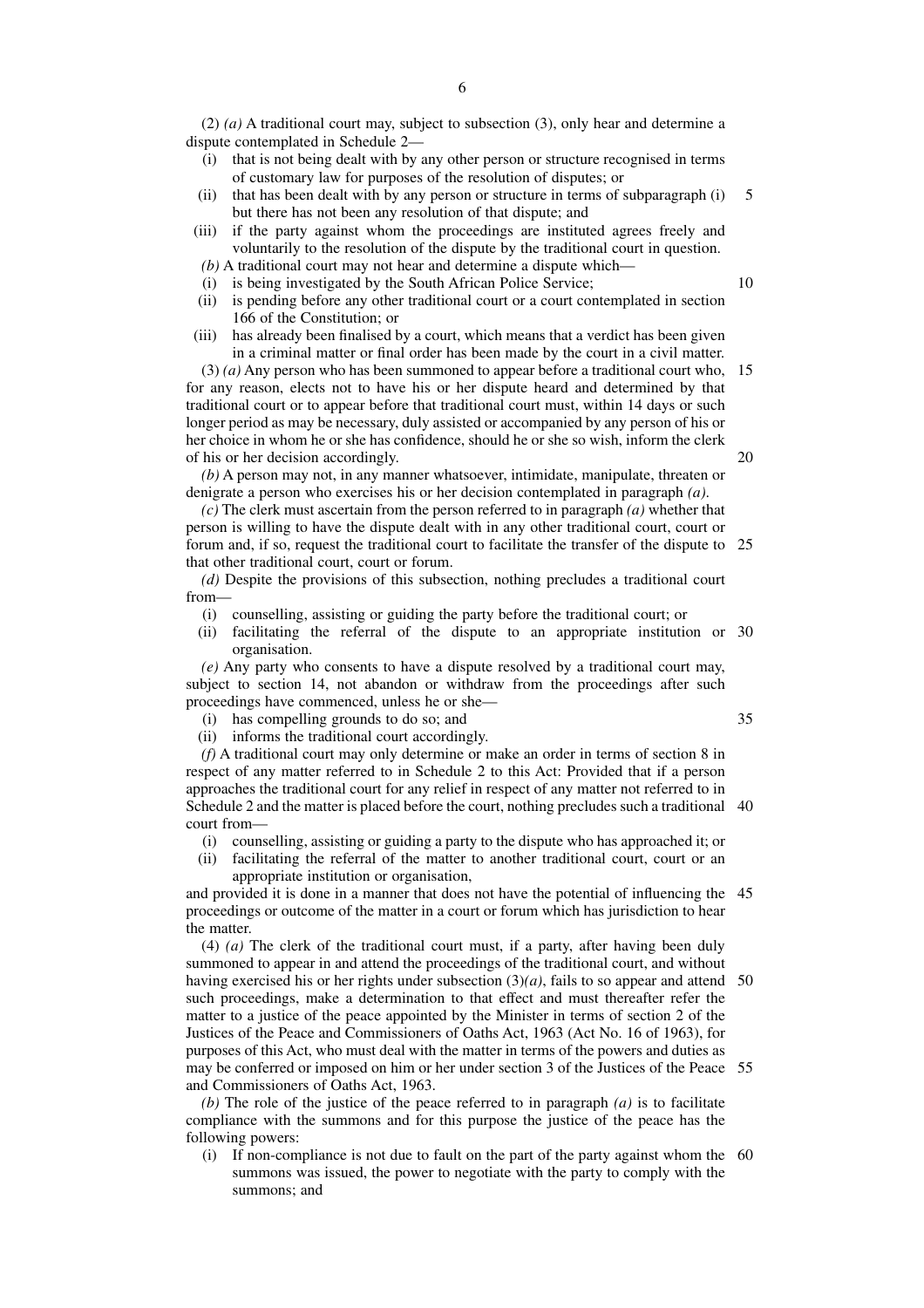(ii) if non-compliance is due to fault on the part of the party against whom the summons was issued, the power to request the traditional court to have the matter transferred to the Magistrate's Court having jurisdiction, as contemplated in section 14(1)*(a)*.

#### **Composition of and participation in traditional courts**

- **5.** (1) Members of a traditional court must—
	- *(a)* consist of women and men, pursuant to the goal of promoting the right to equality as contemplated in section 9 of the Constitution; and
	- *(b)* be convened by a traditional leader or any person designated by the traditional leader.

(2) Traditional courts must promote and protect the representation and participation of women, as parties and members thereof.

(3) *(a)* The Cabinet member responsible for the administration of justice must—

- (i) put measures in place in order to promote and protect the fair representation and participation of women, as parties and members in traditional courts in order to 15 create an environment that facilitates and promotes the meaningful and voluntary participation of women in accordance with the constitutional value of non-sexism;
- (ii) put measures in place in order to promote and protect vulnerable persons, with particular reference to the elderly, children and the youth, the indigent, persons 20 with disabilities and persons who are subject to discrimination on the basis of sexual orientation or gender identity; and
- (iii) by not later than 30 September of every year, submit a prescribed report to Parliament containing the information contemplated in subparagraphs (i) and (ii).

*(b)* The Commission for Gender Equality referred to in Chapter 9 of the Constitution must, in its report to Parliament each year, report on the participation of women and the promotion of gender equality in traditional courts and may, to this end, make recommendations on legislative and other measures.

(4) *(a)* For every traditional court there must be a clerk of a traditional court who is 30 appointed, designated or seconded in accordance with the laws governing the public service and who has the powers, duties and functions as set out in this Act or as may be prescribed.

*(b)* The role, functions and responsibilities of the clerk of a traditional court include the following:

- (i) Issuing summonses;
- (ii) keeping an attendance register of sessions of traditional courts;
- (iii) keeping records of proceedings of traditional courts;
- (iv) keeping record of all cases reported to traditional courts;
- (v) filing decisions of traditional courts with the Provincial Registrar;
- (vi) advising traditional courts on cases that should be referred to any other customary institution or structure or court or forum;
- (vii) transferring disputes to any other traditional court, court or forum;
- (viii) dealing with, recording and filing the information received in the prescribed manner; and
- (ix) submitting prescribed reports at the end of each quarter of a financial year to the Provincial Registrar to be dealt with in the prescribed manner.

(5) Before commencing any session of a traditional court the traditional leader convening the traditional court or the person designated by him or her must say the prescribed pledge that he or she will promote and protect the values enshrined in the 50 Constitution and this Act.

# **Nature of traditional courts**

**6.** (1) Traditional courts—

*(a)* are courts of law under customary law which are intended to promote the equitable and fair resolution of certain disputes, in a manner that is underpinned by the value system applicable in customary law and custom; and *(b)* function in accordance with customary law, subject to the Constitution. 55

(2) Traditional courts, recognising the consensual nature of customary law, must be constituted and function under customary law and customs so as to—

*(a)* promote access to justice;

60

25

5

10

40

45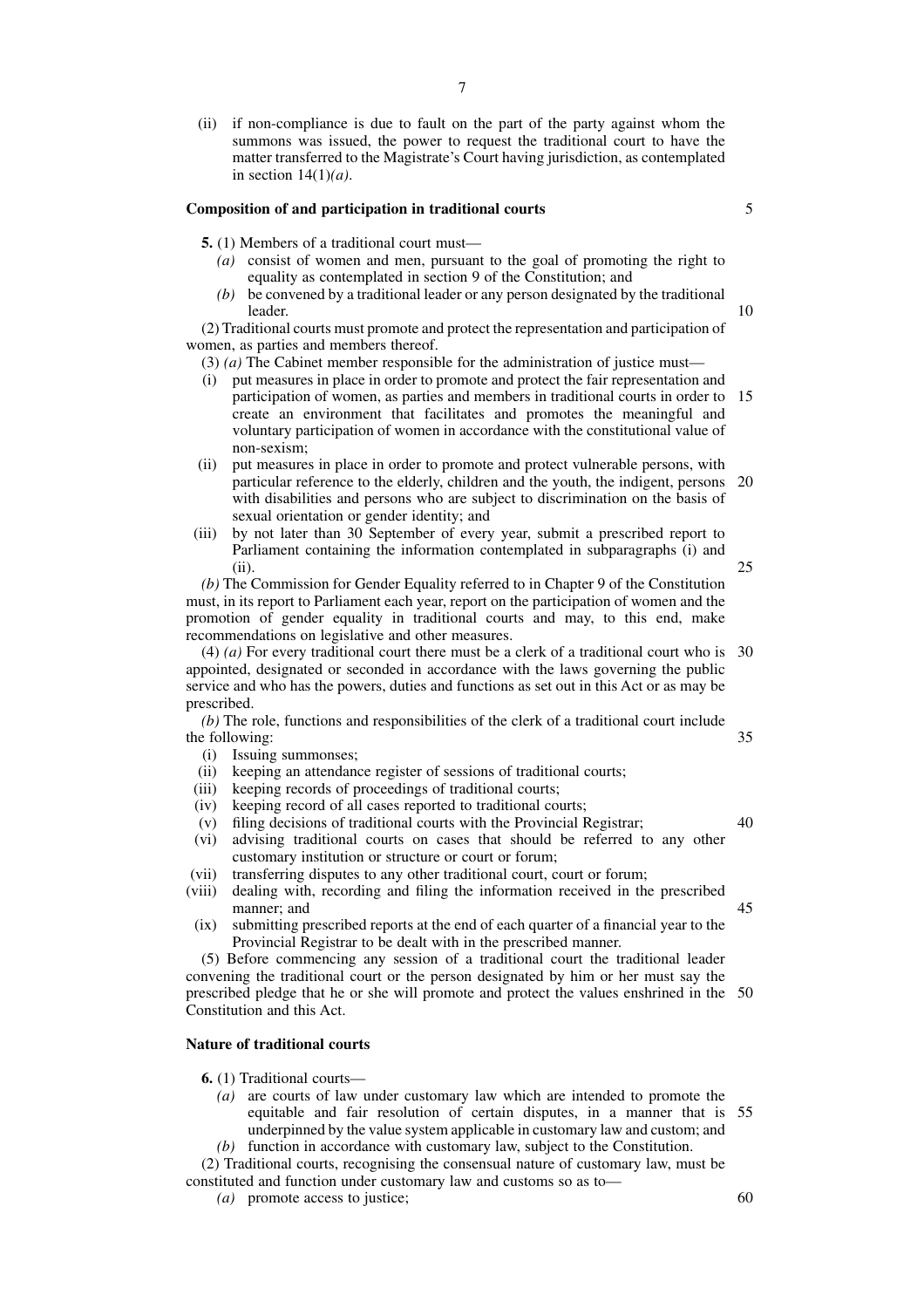- *(b)* prevent conflict;
- *(c)* maintain harmony; and
- *(d)* resolve disputes where they have occurred,

in a manner that promotes restorative justice, Ubuntu, peaceful co-existence and reconciliation, in accordance with constitutional imperatives and the provisions of this Act. 5

(3) The traditional court system is made up of such different levels as are recognised in terms of customary law and custom.

# **Procedure in traditional courts**

**7.** (1) Sessions of a traditional court are held at the time and at a place which is 10 accessible to members of the community in question.

(2) Subject to subsection (3), the procedure at any proceedings of a traditional court, including the notice to attend the proceedings of that traditional court and the manner of preserving the dignity of the traditional court and the manner of execution of any order imposed by it, must be in accordance with customary law and custom.

- (3) During its proceedings, a traditional court must ensure that—
	- *(a)* the rights contained in the Bill of Rights in Chapter 2 of the Constitution are observed and respected, with particular reference to the following:
		- (i) That women, as parties to any proceedings or members of the traditional court, are afforded full and equal participation in the proceedings, as men 20 are; and
		- (ii) that vulnerable persons, with particular reference to children, the elderly, the youth, the indigent, persons with disabilities and persons who are subject to discrimination on the basis of sexual orientation or gender identity, are treated in a manner that takes into account their vulnerabil-25 ity; and
	- *(b)* the following rules of natural justice are adhered to:
		- (i) That persons who may be affected by a decision must be given a fair hearing by the traditional court before the decision is made; and
			- 30

15

(4) *(a)* Subject to paragraph *(b)*, a party to a dispute before a traditional court may be assisted by any person of his or her choice in whom he or she has confidence.

(ii) that any decision by the traditional court must be impartial.

*(b)* No party to any proceedings before a traditional court may be represented by a legal practitioner acting in that capacity.

(5) *(a)* Where two or more different systems of customary law may be applicable in 35 a dispute before a traditional court, the traditional court must apply the system of customary law that the parties expressly agree should apply.

*(b)* In the absence of any agreement contemplated in paragraph *(a)*, the traditional court must decide the matter in accordance with the following guidelines:

- (i) The system of customary law applicable in the area of the traditional court 40 should take precedence over any other system of customary law; or
- (ii) the traditional court may apply the system of customary law with which the parties or the issues in the dispute have their closest connection.

(6) Traditional courts must be open to all members of the community.

(7) Subject to the provisions of section  $4(3)(d)$ , proceedings of traditional courts must 45 be conducted in the presence of both parties to the dispute and traditional courts must allow the full participation of all interested parties without discrimination on any of the prohibited grounds of unfair discrimination referred to in section 9(3) of the Constitution.

(8) The customary law of procedure and evidence applies in traditional courts.

(9) Subject to the provisions of subsection (10), the proceedings and records of traditional courts, as contemplated in section 13, must be in the language most widely spoken in the area of the traditional court in question.

(10) If any of the parties does not understand the language used in the traditional court, an interpreter must be provided.

#### **Orders that may be made by traditional courts**

**8.** (1) A traditional court may make any of the following orders after having deliberated on a dispute before it:

50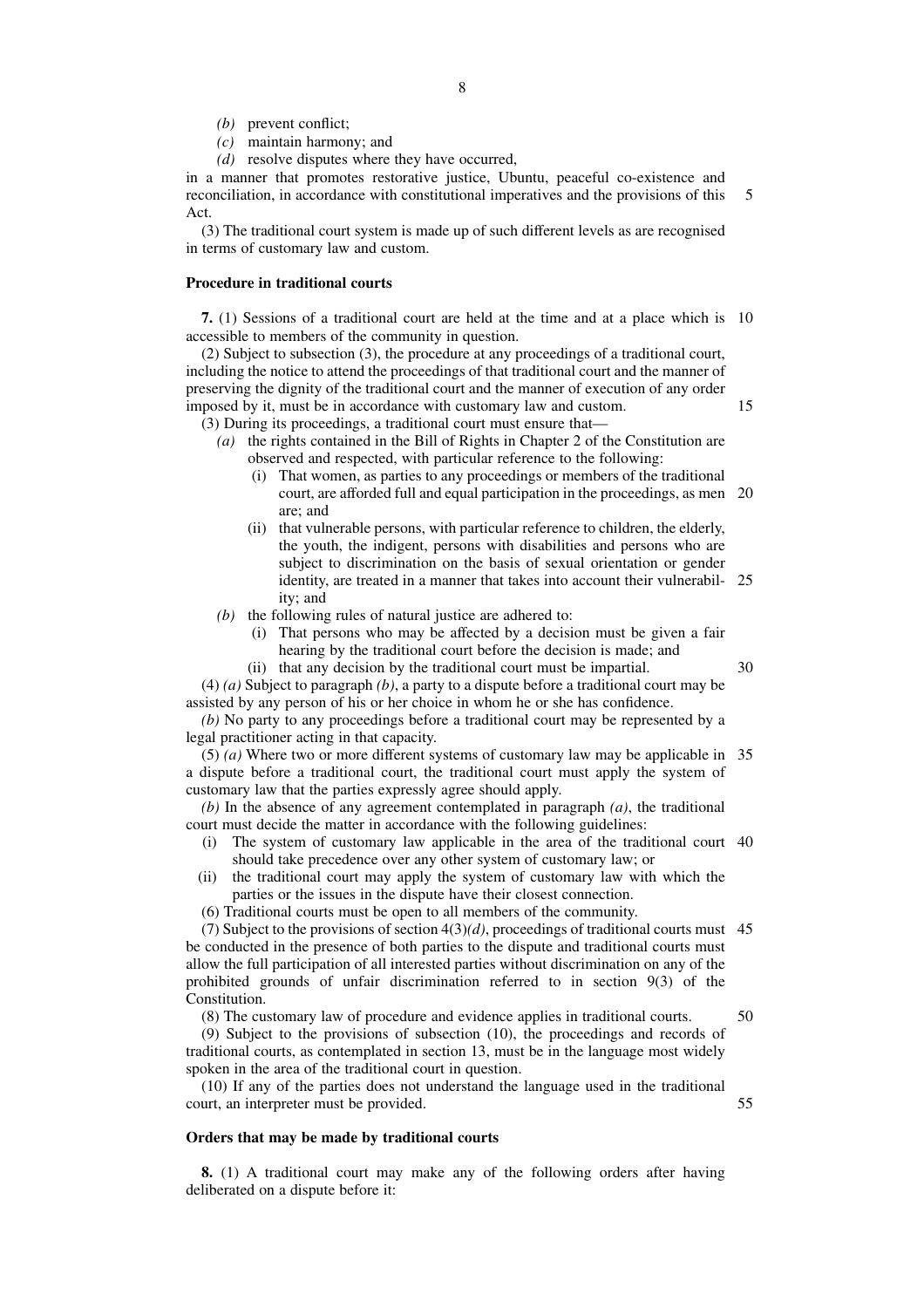- *(a)* An order in favour of the party who instituted proceedings in terms of section 4(1), expressed in monetary terms or otherwise, including livestock—
	- (i) accepting a settlement between the parties to the dispute;
	- (ii) for the payment of any damages in respect of any proven financial loss;
	- (iii) for the payment of compensation; or
	- (iv) for the payment of damages to an appropriate body or organisation which is not connected in any manner whatsoever to a member of the traditional court or a traditional leader:

Provided that any such order expressed in monetary terms or otherwise, including livestock, may not exceed the value of the damage giving rise to the 10 dispute in question or the amount determined by the Minister from time to time by notice in the *Gazette*, for this purpose, whichever is the lesser;

- *(b)* an order directing a party against whom proceedings were instituted in terms of section 4(1) who is financially not in a position to comply with any order contemplated in paragraph *(a)*, to render to the aggrieved party some specific 15 benefit or service instead of compensation for damage or pecuniary loss, with the consent of both parties;
- *(c)* an order directing a party against whom proceedings were instituted in terms of section 4(1) who is financially not in a position to comply with any order contemplated in paragraph *(a)*, to render without remuneration some form of 20 service—
	- (i) for the benefit of the community; or
	- (ii) for the benefit of any person or persons in the community in need who, in the opinion of the members of the traditional court, are deserving of that service,

under the supervision or control of a person or group of persons identified by the traditional court who, in the opinion of the traditional court, promote the interests of the community and who must upon the completion or otherwise of the service in question report to the traditional court thereon: Provided that no service whatsoever may be rendered to a traditional leader or his or her family 30 or to any person acting in an official capacity in that traditional court;

- *(d)* an order prohibiting the conduct complained of or directing that specific steps be taken to stop or address the conduct being complained of;
- *(e)* an order that an unconditional apology be made;
- *(f)* an order directing that a party or parties to the dispute be reprimanded for the 35 conduct being complained of;
- *(g)* an order requiring a party or parties to keep the peace;
- *(h)* an order that a party attends any form of training, orientation or rehabilitation that is consistent with the relevant customary law and customary practices, the Constitution and this Act and does not include any form of detention or 40 deprivation of any customary law benefits;
- *(i)* an order requiring any party to the dispute to make regular progress reports to the traditional court regarding compliance with any condition imposed by the traditional court;
- *(j)* an order directing that the matter be submitted to the national prosecuting 45 authority for the possible institution of criminal proceedings in terms of the common law or relevant legislation; or
- *(k)* an order, containing a combination of any of the orders contemplated in paragraphs *(a)* to *(i)*, except where the matter is referred to the national prosecuting authority under paragraph *(j)*, in which event the decision of the 50 national prosecuting authority prevails.

(2) A traditional court may order that any payment contemplated in subsection (1) be paid in full or instalments and at a time or times it deems just.

(3) A traditional court may order that any payment contemplated in subsection (1) or part thereof be paid to a person injured by an act or omission for which the payment was 55imposed, on condition that such a person, if he or she accepts the payment, may not bring an action in any court in order to recover damages for the injury he or she sustained.

5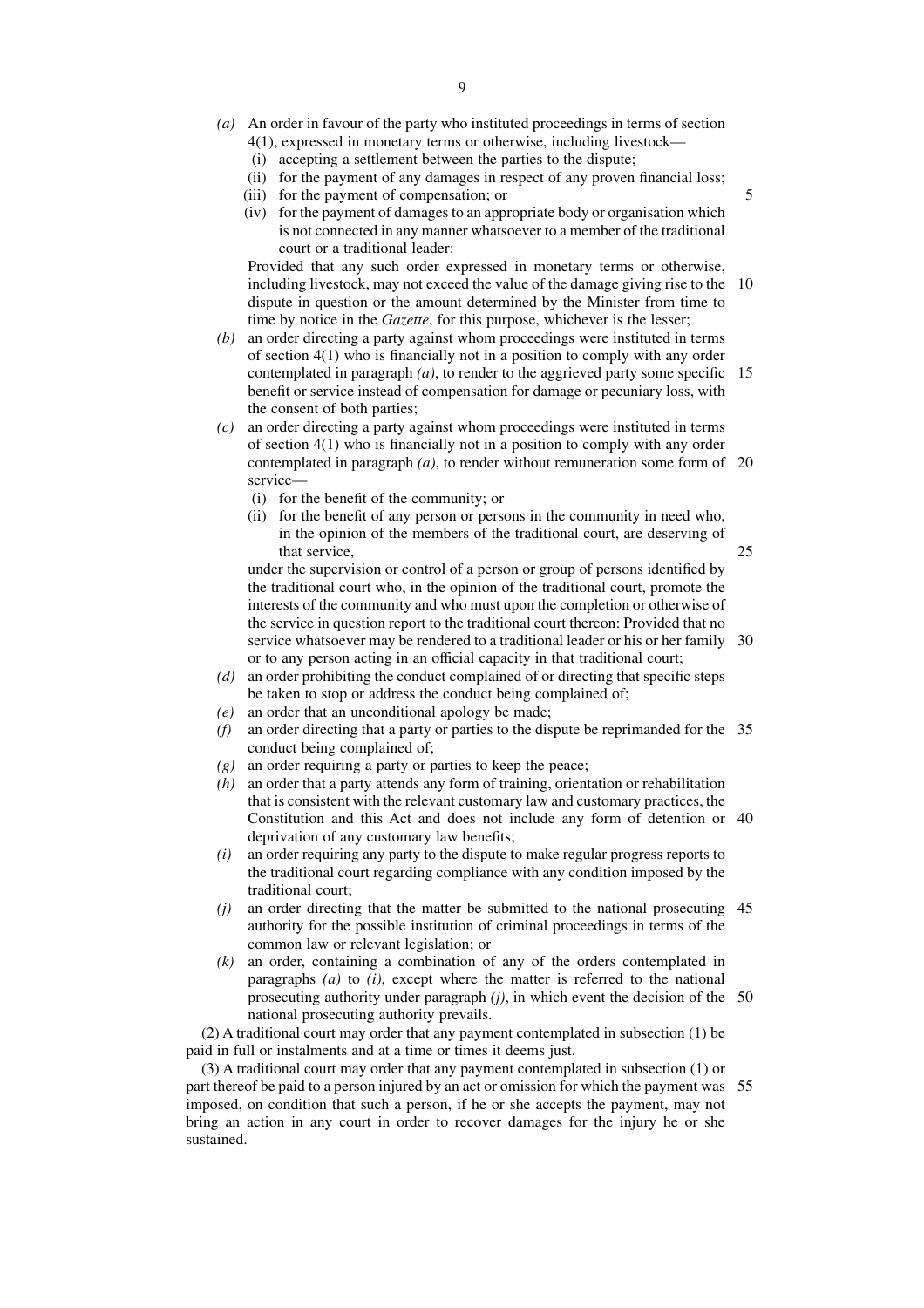#### **Enforcement of orders of traditional courts**

**9.** (1) If an order made by a traditional court is not satisfied within the period determined by the traditional court, the party in whose favour the order was made, may bring the matter to the attention of the clerk.

(2) The clerk must inquire into or cause to be inquired into, the reasons for non-compliance with the order and make a determination as to whether the non-compliance is due to fault on the part of the party against whom the order was made. 5

(3) If the clerk finds that the non-compliance is not due to fault on the part of the party against whom the order was made, he or she must assist the party to comply with the order on such conditions as may be agreed upon between the parties.

(4) *(a)* If the clerk finds that the non-compliance is due to fault on the part of the party against whom the order was made, he or she must make a determination to that effect and must thereafter refer the matter to a justice of the peace appointed by the Minister in terms of section 2 of the Justices of the Peace and Commissioners of Oaths Act, 1963 (Act No. 16 of 1963), for purposes of this Act, who must deal with the matter in terms 15 of the powers and duties as may be conferred or imposed on him or her under section 3 of the Justices of the Peace and Commissioners of Oaths Act, 1963.

*(b)* The role of the justice of the peace referred to in paragraph *(a)* is to facilitate compliance with the order made by the traditional court and for this purpose the justice of the peace has the following powers:

- (i) If non-compliance is not due to fault on the part of the party against whom the order was made, the power to negotiate with the parties on how and when the order will be complied with and to make a determination in accordance therewith; and
- (ii) if non-compliance is due to fault on the part of the party against whom the order 25 was made, the power to summons the party to appear in the traditional court again in order to have the matter transferred to the Magistrate's Court having jurisdiction, as contemplated in section  $14(1)(a)$ , to be dealt with afresh.

#### **Provincial Traditional Court Registrars**

**10.** (1) *(a)* In provinces where there are traditional courts, the Minister must, after 30 consultation with the Cabinet Member responsible for traditional affairs, and subject to the laws governing the public service, designate, second or appoint persons as Provincial Traditional Court Registrars in respect of each province.

*(b)* A Provincial Traditional Court Registrar must have the qualifications and experience for that position, as prescribed.

35

(2) The role, functions and responsibilities of Provincial Registrars are as may be prescribed, in addition to the following:

- *(a)* Compiling and maintaining a prescribed register of all traditional courts in the province;
- *(b)* referring and reporting on cases of public interest, in the prescribed 40 circumstances and prescribed manner, to the High Court having jurisdiction for review in order to contribute to jurisprudence or enhance the reform of customary law, and the High Court, for this purpose, has the powers as set out in section  $11(2)$ ;
- *(c)* assisting parties in taking a matter on review as contemplated in section 11; 45
- *(d)* guiding and supervising the functioning of traditional courts; and
- *(e)* keeping the Member of the Executive Council responsible for traditional affairs informed about the functioning of the traditional courts in the province in question.

(3) A Provincial Registrar shall, at all times, and for purposes of carrying out his or her 50 role, functions, powers and responsibilities in terms of this section, have access to any traditional court within the province in question and to the records thereof.

# **Review by High Court**

**11.** (1) A party to any proceedings in a traditional court may, in the prescribed manner and period, take those proceedings on review to a division of the High Court having 55jurisdiction on any of the following grounds:

*(a)* The traditional court was not competent to deal with the matter as contemplated in section 4(3)*(f)*;

10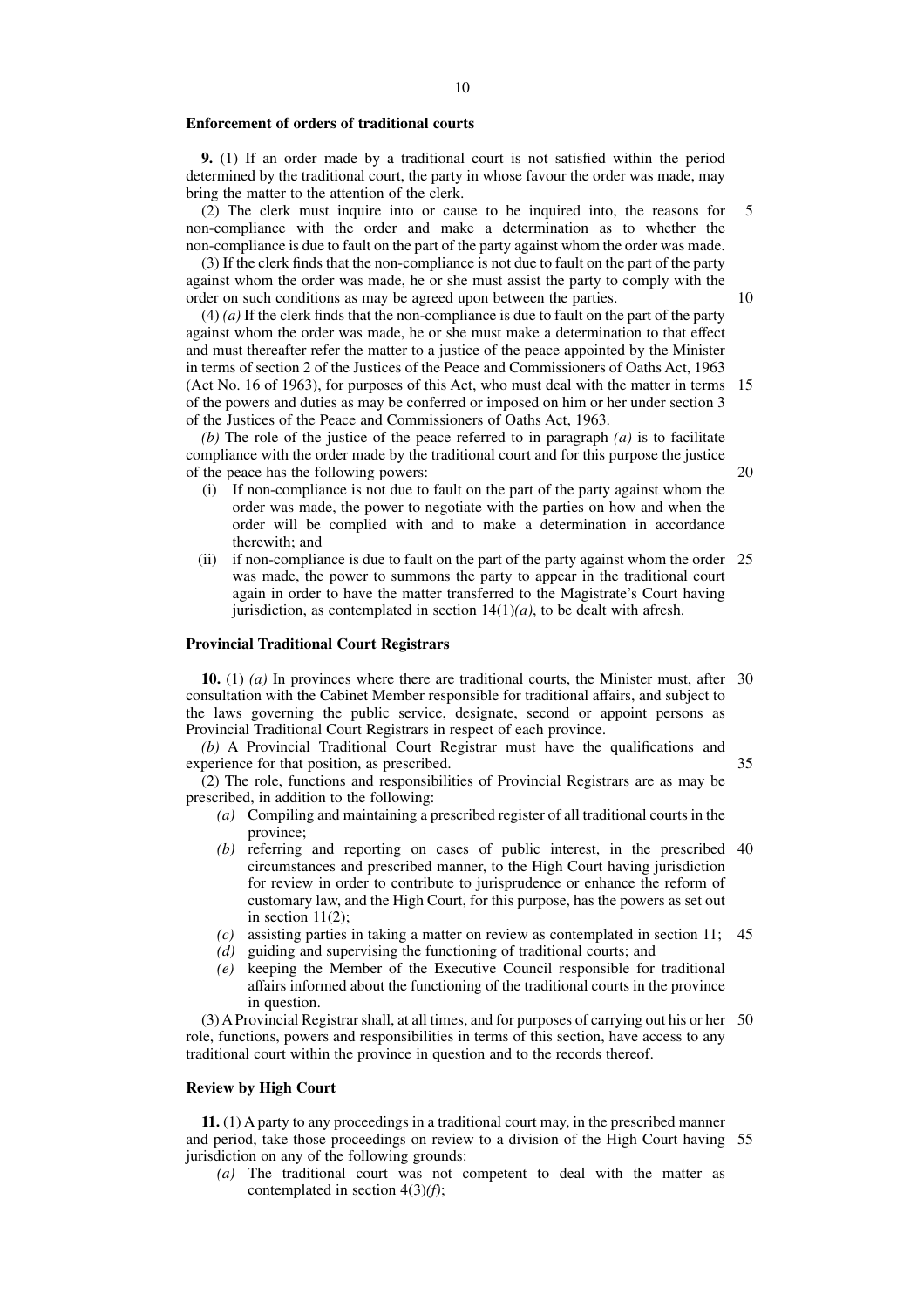- *(b)* the traditional court was not properly constituted as contemplated in section 5;
- *(c)* the requirements relating to the pledge or affirmation contemplated in section 5 were not complied with;
- *(d)* the provisions of section  $7(3)(a)$ , affording—
	- (i) women, as parties to any proceedings or members of the traditional court, full and equal participation in the proceedings; or 5
	- (ii) vulnerable persons treatment that takes into account their particular vulnerability,

were not complied with;

- *(e)* the provisions of section 7(3)*(b)*, were not complied with;
- *(f)* one or both of the parties were not allowed to be represented by a person of their choice as contemplated in sections  $4(3)(a)$  and  $7(4)$ ;
- *(g)* the proceedings of the traditional court were not open to all members of the public, contrary to the provisions of section 7(6);
- *(h)* the proceedings of the traditional court were not conducted in the presence of 15 both parties, contrary to the provisions of section 7(7);
- *(i)* the proceedings of the traditional court were conducted in a language which one or both of the parties did not understand without the intervention of an interpreter, contrary to the provisions of section 7(9) or (10);
- *(j)* an order was made contrary to the provisions of section 8; or
- *(k)* the provisions of section 3(3) have not been complied with or have been contravened.

(2) *(a)* The division of the High Court reviewing the proceedings of a traditional court as contemplated in subsection (1) may, at any sitting thereof, hear any evidence and for that purpose summon any person to appear to give evidence or to produce any document 25 or article.

*(b)* The division of the High Court reviewing the proceedings of a traditional court, whether or not it has heard evidence, may—

- (i) confirm, alter, set aside or correct the order made by the traditional court in terms of section 8;
- (ii) set aside or correct the proceedings of the traditional court;
- (iii) generally make such order as the traditional court ought to have made on any matter which was before it; or
- (iv) remit the case to the traditional court with instructions to deal with any matter in such manner as the division of the High Court may think fit.

(3) Any request for review as contemplated in subsection (1) after the expiry of the period determined in the regulations may be condoned by the division of the High Court in question on good cause shown.

(4) An order of a traditional court in respect of which the matter is taken on review in terms of this section, is suspended until the review has been decided on. 40

(5) At the conclusion of the matter before the traditional court, the traditional court must advise the parties of their right to take the matter on review and of the grounds for such review as contemplated in this section.

#### **Escalation of matters from traditional courts**

**12.** A party who is aggrieved by a decision or order of a traditional court may, on 45 grounds other than those referred to in section  $11(1)$ , escalate his or her matter to a customary institution or structure in accordance with customary law and custom.

#### **Record of proceedings**

**13.** A traditional court must, in the prescribed manner, record or cause to be recorded in the language contemplated in section 7(9)—

- *(a)* a file number of the dispute;
- *(b)* the date on which the dispute was dealt with;
- *(c)* the nature of the dispute;
- *(d)* a summary of the facts of the dispute;
- *(e)* the names and addresses of the parties and their witnesses;
- *(f)* the decision of the traditional court, including the decision or order of the traditional court;
- *(g)* a list of exhibits; and

10

20

30

35

50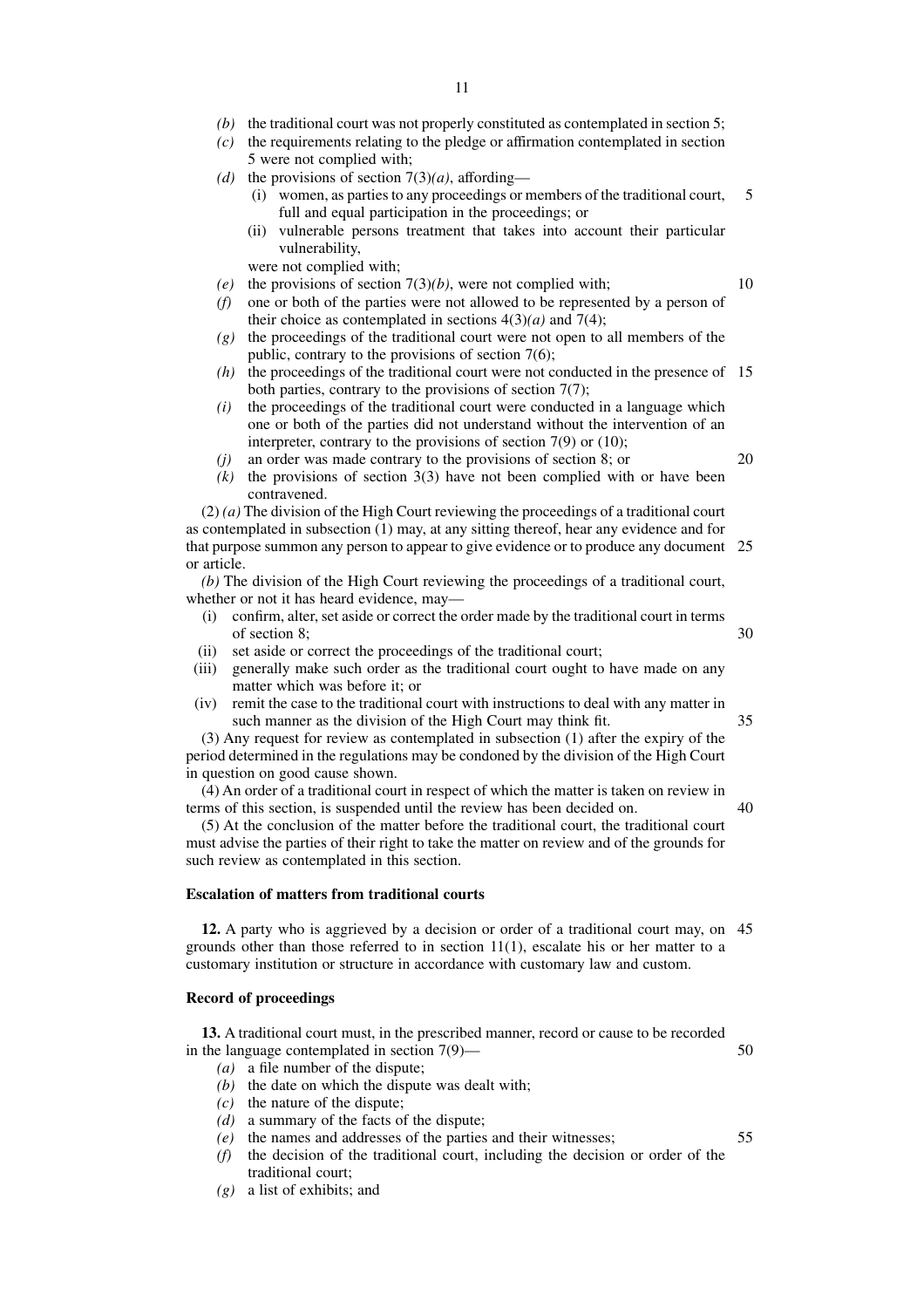*(h)* an indication that the prescribed pledge or affirmation was taken by the traditional leader convening the session of the traditional court or by a person designated by him or her in accordance with customary law and custom, as contemplated in section 5(5).

#### **Transfer of disputes**

**14.** (1) *(a)* If a traditional court is of the opinion that a dispute before it is not a matter which it is competent to deal with, as contemplated in section 4, or if the matter involves difficult or complex questions of law or fact that should be dealt with in a Magistrate's Court or a small claims court or if it is a matter as contemplated in section 4(4)*(b)*(ii) or section  $9(4)(b)(ii)$ , the traditional court may, in the prescribed manner, transfer such 10 dispute to the Magistrate's Court or small claims court having jurisdiction and notify the parties to the dispute of the transfer.

*(b)* If proceedings are transferred from a traditional court to a Magistrate's Court in terms of this section, the Magistrate's Court must commence proceedings afresh.

(2) If a prosecutor, in the case of a criminal matter, before an accused person has pleaded to a charge as contemplated in section 6*(a)* of the Criminal Procedure Act, 1977 (Act No. 51 of 1977), or a magistrate or a commissioner of a small claims court, in the case of a civil matter before him or her, is of the opinion that a dispute before him or her— 15

- *(a)* in the case of a dispute of a civil nature—
	- (i) is a matter that can be dealt with more appropriately in terms of customary law and custom in a traditional court; and
	- (ii) is a matter in respect of which a traditional court has jurisdiction, as contemplated in this Act; or
- *(b)* in the case of a dispute of a criminal nature, is a matter in respect of which a 25 traditional court has jurisdiction, as contemplated in this Act,

the prosecutor, magistrate or commissioner of a small claims court, as the case may be, may, should the parties agree, facilitate the transfer of the dispute to the traditional court and notify the parties to the dispute of the transfer.

#### **Limitation of liability of members of traditional courts**

**15.** A member of a traditional court is not liable for anything done or omitted in good faith—

- *(a)* in the performance of any function under this Act; or
- *(b)* in the exercise of any power under this Act.

#### **Code of conduct and enforcement thereof**

**16.** (1) *(a)* The Minister, in consultation with the Cabinet member responsible for traditional affairs and after consultation with the National House of Traditional Leaders, must compile a code of conduct for all persons who have a role in terms of customary law for the effective functioning of traditional courts, including persons who facilitate sessions of a traditional court on behalf of traditional leaders, clerks of traditional courts 40 and interpreters, which must be submitted to Parliament for approval 60 days prior to publication thereof in the *Gazette*.

*(b)* If the code of conduct is not approved within the 60 day period referred to in paragraph *(a)*, it shall be deemed to have been approved by Parliament.

(2) The code must be reviewed at least once in every three years by the Minister, 45 acting in consultation with the Minister responsible for traditional affairs and after consultation with the National House of Traditional Leaders, and the result of such review, including any proposed amendment to the code must be tabled in Parliament for approval as contemplated in subsection (1).

(3) The code serves as the prevailing standard of conduct which must be adhered to 50 by the persons contemplated in subsection (1).

(4) The code and every subsequent amendment must be published in the *Gazette*.

(5) *(a)* Any breach of a provision of the Code must be reported, in the prescribed manner, to the Member of the Executive Council responsible for traditional affairs in the province in question, who must cause the alleged breach to be investigated.

*(b)* Any investigation in terms of paragraph *(a)* must be in accordance with the rules of natural justice, after following due process.

5

30

20

35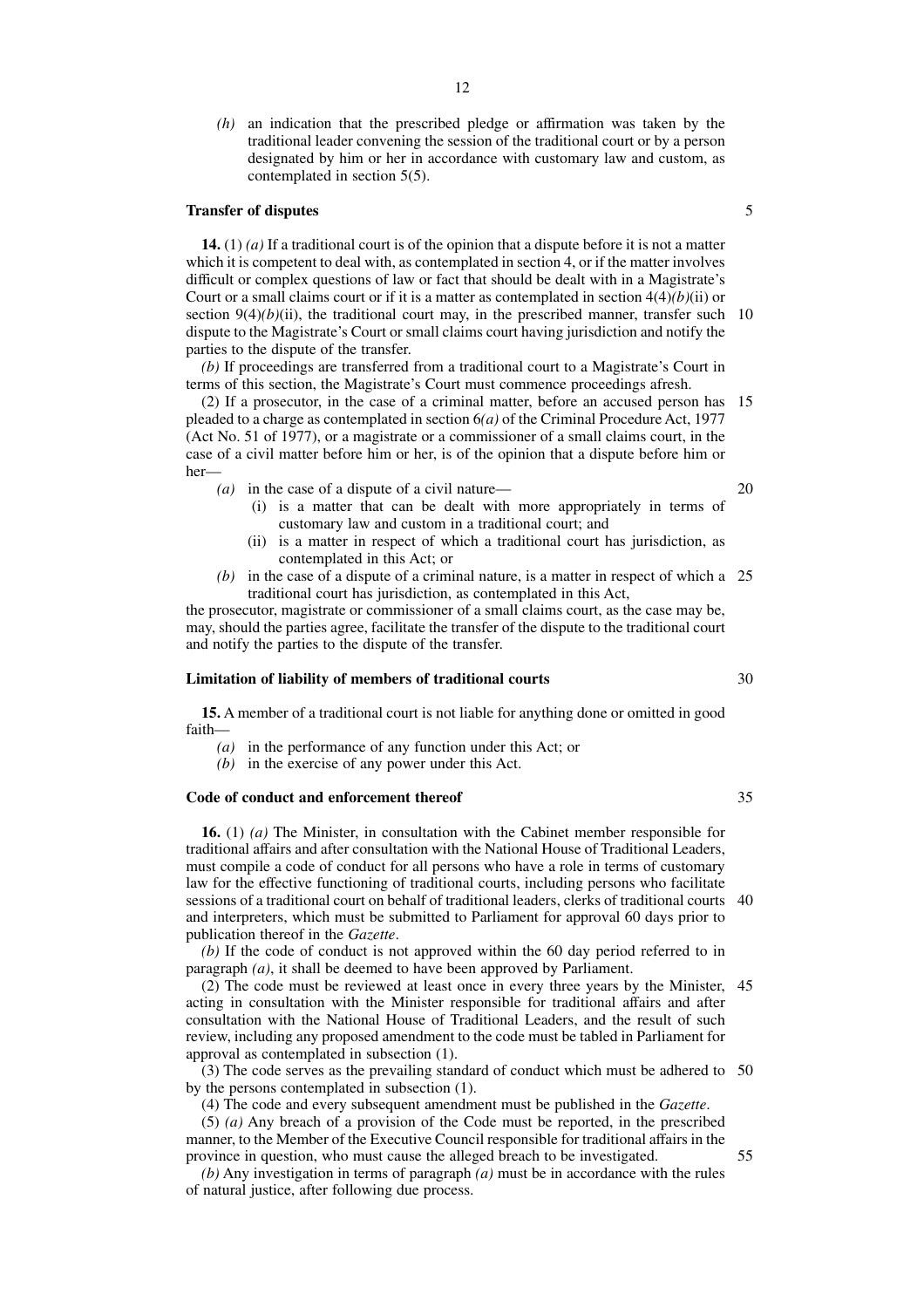(6) Any one or a combination of the following remedial steps may be imposed by the Member of the Executive Council in question in respect of a member of the traditional court who is found to have breached a provision of the Code:

- *(a)* Apologising to the complainant, in a manner specified;
- *(b)* a reprimand;
- *(c)* a written warning;
- *(d)* any form of compensation;
- *(e)* appropriate counselling;
- *(f)* attendance of a specific training course; or
- *(g)* any other appropriate corrective measure.

#### **Regulations**

**17.** (1) The Minister must make regulations regarding the following:

- *(a)* The role and responsibilities of clerks as contemplated in section 5(4);
- *(b)* the pledge to be said or affirmation to be made by the traditional leader convening the traditional court or the person designated by him or her in 15 accordance with customary law and custom as contemplated in section 5(5);
- *(c)* the qualifications and experience required to be appointed or designated as a Provincial Registrar as contemplated in section 10(1)*(b)*;
- *(d)* the register to be kept by Provincial Registrars of Traditional Courts of all traditional courts as contemplated in section 10(2)*(a)*; 20
- *(e)* the manner and circumstances in which Provincial Registrars of Traditional Courts may refer matters on review, as contemplated in section 10(2)*(b)*;
- *(f)* the time period and manner for taking proceedings of a traditional court on review to the High Court, as contemplated in section 11(1);
- *(g)* the manner in which the records of proceedings of traditional courts must be 25 dealt with, as contemplated in section 13;
- *(h)* the manner in which a matter may be transferred from a traditional court to a Magistrate's Court or small claims court, as contemplated in section 14(1);
- *(i)* the manner in which to report alleged breaches of the code of conduct, as contemplated in section 16(5)*(a)*; 30
- *(j)* the training of traditional leaders and persons designated by traditional leaders to convene traditional courts;
- *(k)* the involvement and training of paralegals and interns in the functioning of traditional courts; and
- *(l)* any other matter which is necessary or expedient to prescribe in order to give 35 effect to this Act.
- (2) Any regulation envisaged under this section must be—
	- *(a)* made after consultation with the Cabinet member responsible for traditional affairs, the Members of Executive Councils of provinces responsible for traditional affairs and the National House of Traditional Leaders; and 40
	- *(b)* submitted to Parliament for approval.

#### **Transitional provisions and repeal of laws**

**18.** (1) The following Acts, if they have not been repealed before the commencement of this Act, are hereby repealed:

- *(a)* The Regional Authorities Courts Act, 1982 (Act No. 13 of 1982) (Transkei); 45 and
- *(b)* the Chiefs Courts Act, 1983 (Act No. 6 of 1983) (Transkei).

(2) Any authorisation by the Minister under section 12 of the Black Administration Act, 1927 (Act No. 38 of 1927), to hear and determine certain civil claims, any conferment of power by the Minister under section 20 of the Black Administration Act, 50 1927, to try certain criminal offences, and any other similar authorisation or conferment of power under any other law is of no force and lapses upon the commencement of this Act and the provisions of this Act apply.

(3) Any proceedings pending before a traditional court at the commencement of this Act must be continued and concluded as if this Act had not been passed. 55

## **Short title and commencement**

**19.** This Act is called the Traditional Courts Act, 2017, and comes into operation on a date fixed by the President by proclamation in the *Gazette*.

10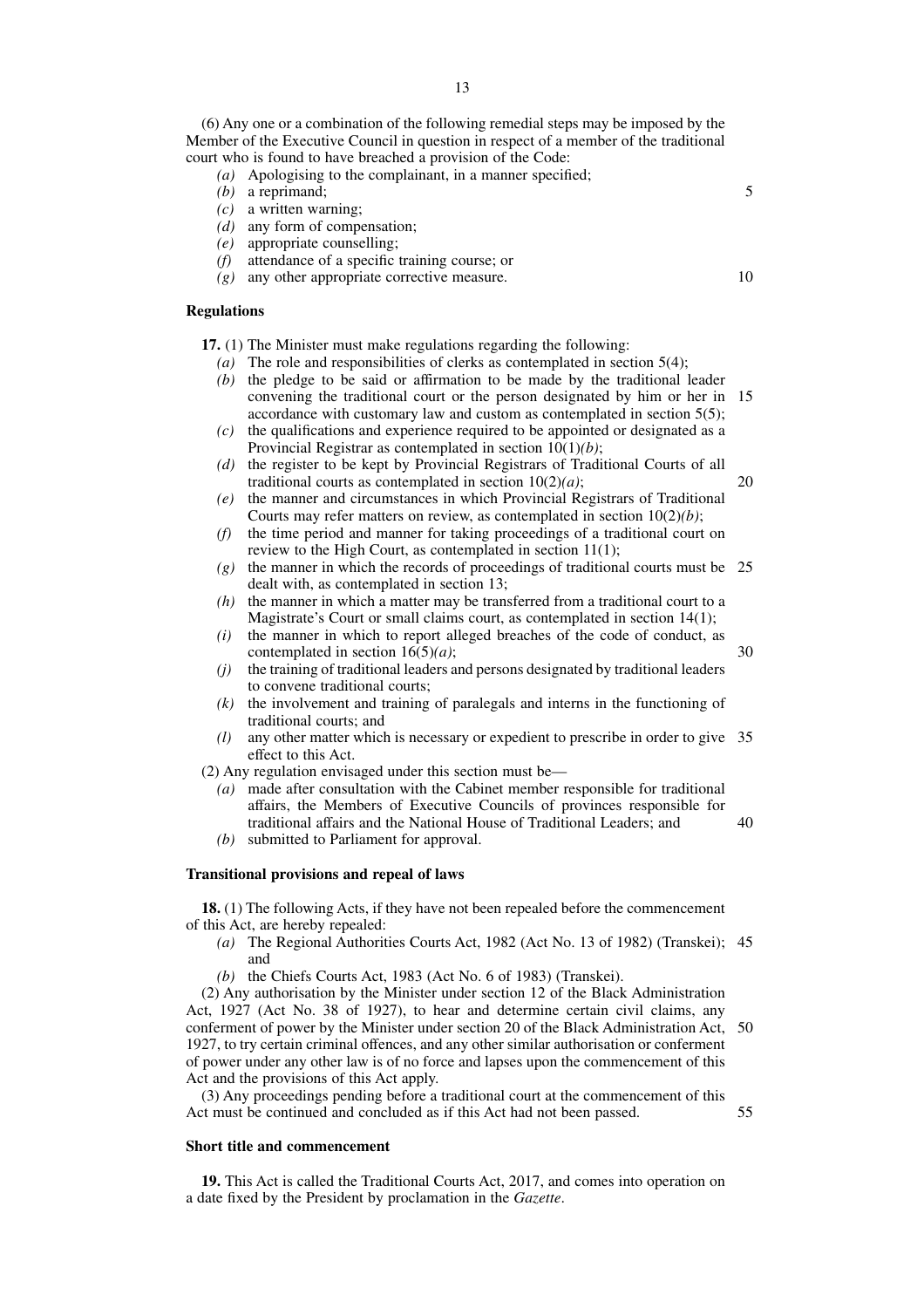# **Schedule 1**

# **PROHIBITED CONDUCT WHICH INFRINGES ON THE DIGNITY, EQUALITY AND FREEDOM OF PERSONS**

# (Section 3(3))

Conduct of any nature which tends to—

- *(a)* discriminate against the dignity of members of the Lesbian, Gay, Bisexual, Transgender and Intersexed community;
- *(b)* promote homophobia;
- *(c)* denigrate, or discriminate against, elderly persons who suffer from mental health conditions such as memory loss, dementia and Alzheimer's disease;
- *(d)* discriminate against persons who are mentally or physically infirm or disabled on the basis of existing perceptions or beliefs;
- *(e)* discriminate against persons with albinism; and
- *(f)* discriminate against unmarried persons.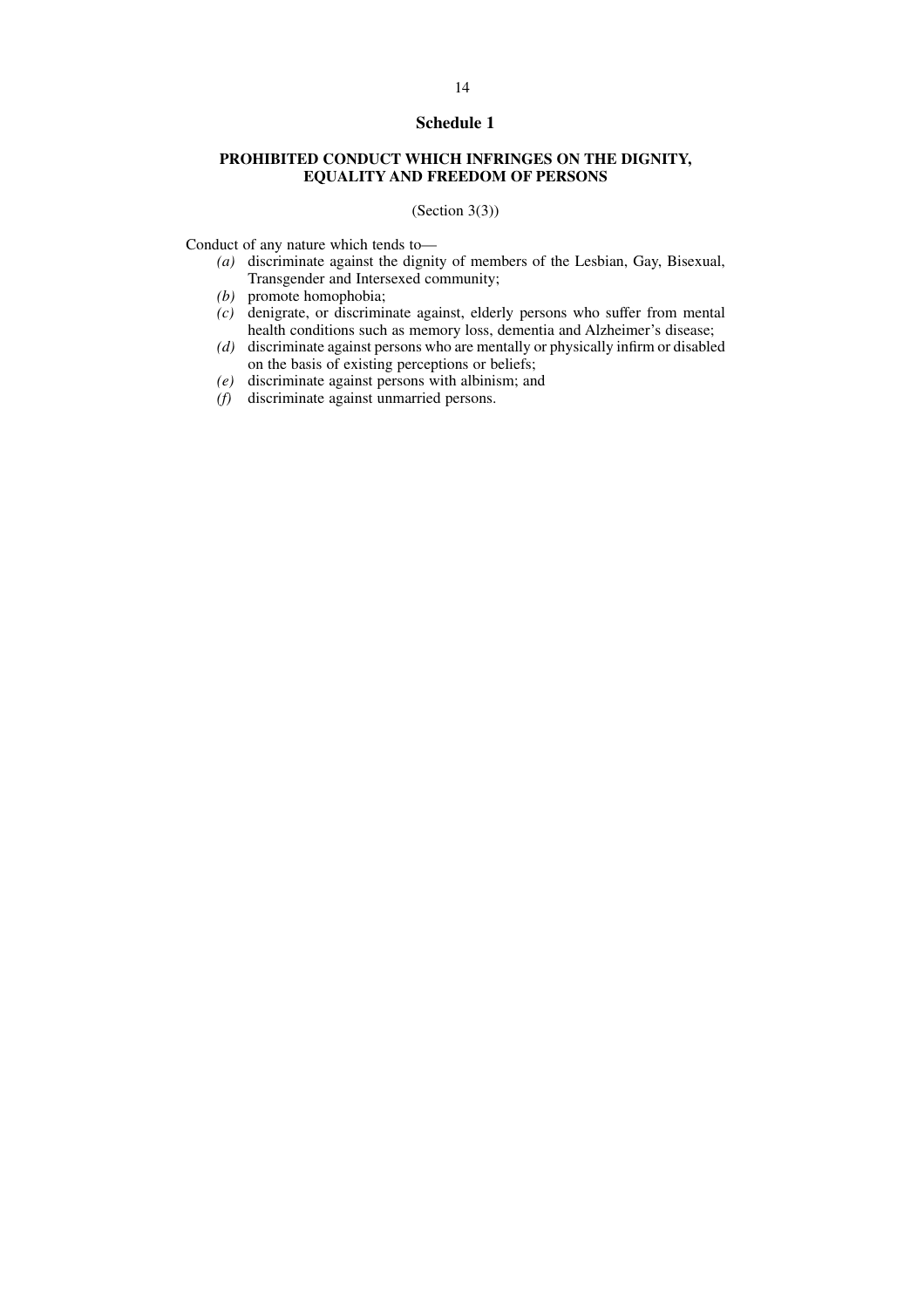# **Schedule 2**

#### (Section 4(2)*(a)*)

Matters which traditional courts are competent to deal with in terms of this Act:

- *(a)* Theft where the amount involved does not exceed R5 000-00.
- *(b)* Malicious damage to property where the amount involved does not exceed R5 000-00.
- *(c)* Assault where grievous bodily harm is not inflicted.
- *(d)* Breaking or entering any premises with intent to commit an offence either at common law or in contravention of any statute where the amount involved does not exceed R5 000-00.
- *(e)* Receiving any stolen property knowing it to be stolen where the amount involved does not exceed R5 000-00.
- *(f)* Crimen injuria.
- *(g)* Advice relating to customary law practices in respect of—
	- (i) ukuThwala;
	- (ii) initiation;
	- (iii) customary law marriages;
	- (iv) custody and guardianship of minor or dependent children;
	- (v) succession and inheritance; and
	- (vi) customary law benefits.
- *(h)* Any matter arising out of customary law and custom where the claim or the value of the property in dispute does not exceed the amount determined by the Minister from time to time by notice in the *Gazette* and different amounts may be determined in respect of different categories of disputes.
- *(i)* Altercations between members of the community.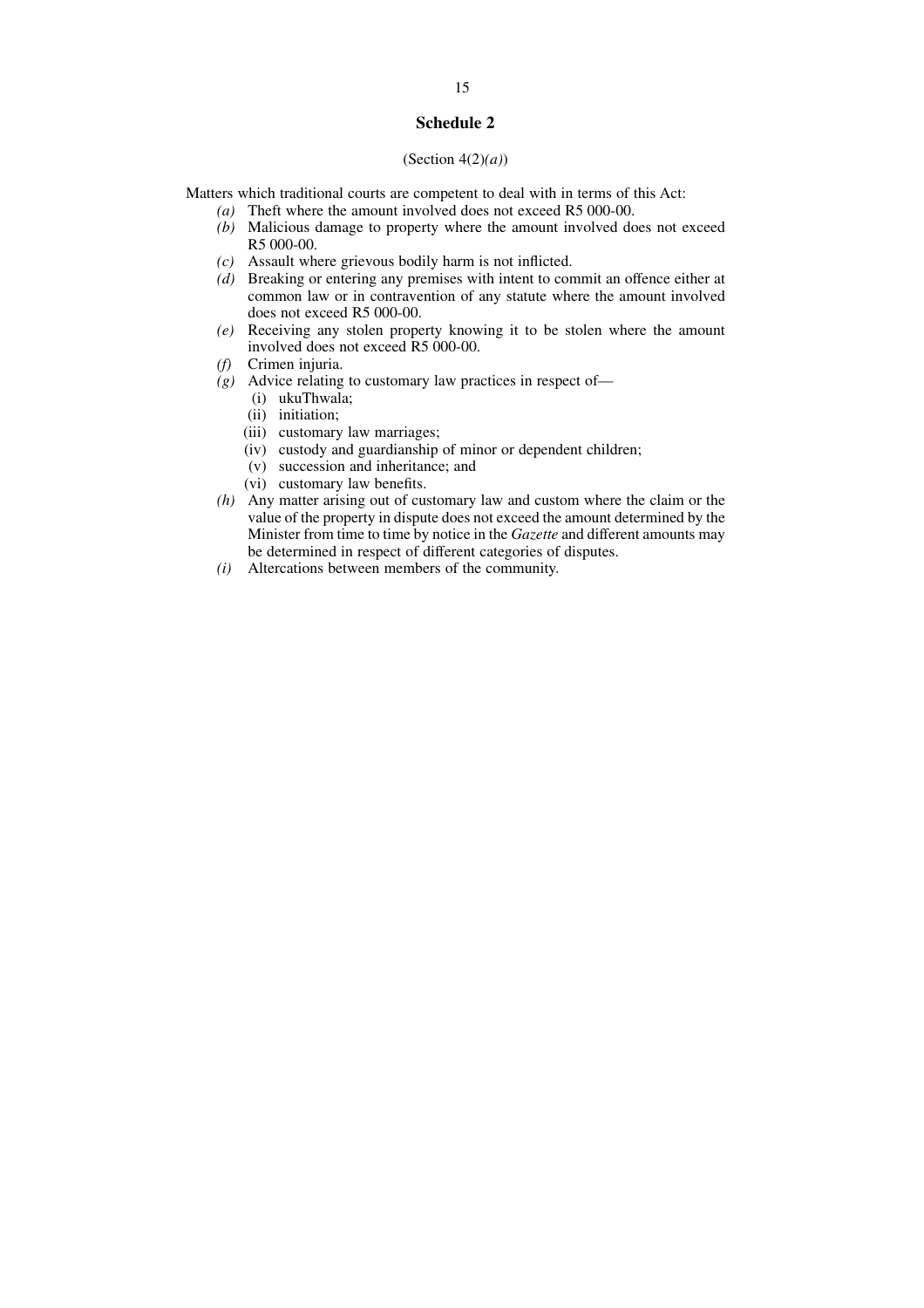# **MEMORANDUM OF OBJECTS ON THE TRADITIONAL COURTS BILL, 2017**

## **1. PURPOSE AND BACKGROUND**

The aim of the Traditional Courts Bill, 2017 (''the Bill''), is to replace the current legislative framework in terms of which disputes are resolved in terms of customary law, in line with constitutional imperatives and values.

## **2. OBJECTS OF BILL**

- 2.1 The objects of the Bill, as set out in **clause 2** of the Bill, are among others, to—
	- (a) affirm the values of evolving customary law and customs in the resolution of disputes, based on restorative justice and reconciliation and to align them with the Constitution;
	- (b) affirm the role of traditional courts in terms of customary law;
	- (c) affirm, among others, the right to freely and voluntarily elect to or elect not to abide by the various applicable practices and customs;
	- (d) create a uniform legislative framework regulating the structure and functioning of traditional courts in the resolution of disputes, in accordance with constitutional imperatives and values;
	- (e) enhance the effectiveness, efficiency and integrity of traditional courts in the resolution of disputes; and
	- (f) facilitate the full, voluntary and meaningful participation of all members in a traditional community in a traditional court.
- 2.2 **Clause 3** sets out the guiding principles which must be borne in mind when implementing the legislation. Recognition is given to the fact that persons who subscribe to customs and practices embedded in customary law voluntarily elect to have their disputes resolved in terms of their customs and practices in traditional courts, which are distinguishable from courts in the judicial system contemplated in Chapter 8 of the Constitution.
- 2.3 **Clause 4** deals with the institution of proceedings in traditional courts. Proceedings may not be instituted if the dispute in question is being dealt with at another level in the traditional justice system or if the matter is pending or has been finalised by a court in the judicial system or is being investigated by the South African Police Service. A traditional court may, furthermore, only hear a matter if the party against whom the proceedings are instituted, agrees to the resolution of the dispute in that traditional court. This will ensure that the right to voluntarily elect to or elect not to abide by the traditional justice system is protected. A person who elects not to have a matter dealt with in that traditional court must give reasons for that decision to the clerk of the traditional court. If this happens the traditional court is empowered to assist the remaining party although the traditional court may not make an order against the absent party. This clause, read with Schedule 2, sets out the matters which traditional courts are competent to deal with, namely less serious disputes which disturb harmonious relationships within communities. The Bill makes no distinction between civil and criminal jurisdiction as this differentiation does not exist at customary law. Clause 4 also puts in place a mechanism to deal with the situation where a person is summonsed to appear before a traditional court and fails to so appear.
- 2.4 **Clause 5** contains provisions to ensure equal access and participation by women, as litigants and members of the traditional court. A traditional court must be constituted of women and men pursuant to promoting the right to equality as contemplated in section 9 of the Constitution. The traditional courts are required to promote and protect the representation and participation of women, as parties and members of the courts. This clause requires the Cabinet member responsible for the administration of justice and the Commission for Gender Equality to put measures in place to promote gender equality in these courts and to report annually on these measures to Parliament. Before any proceedings of a court may begin, the traditional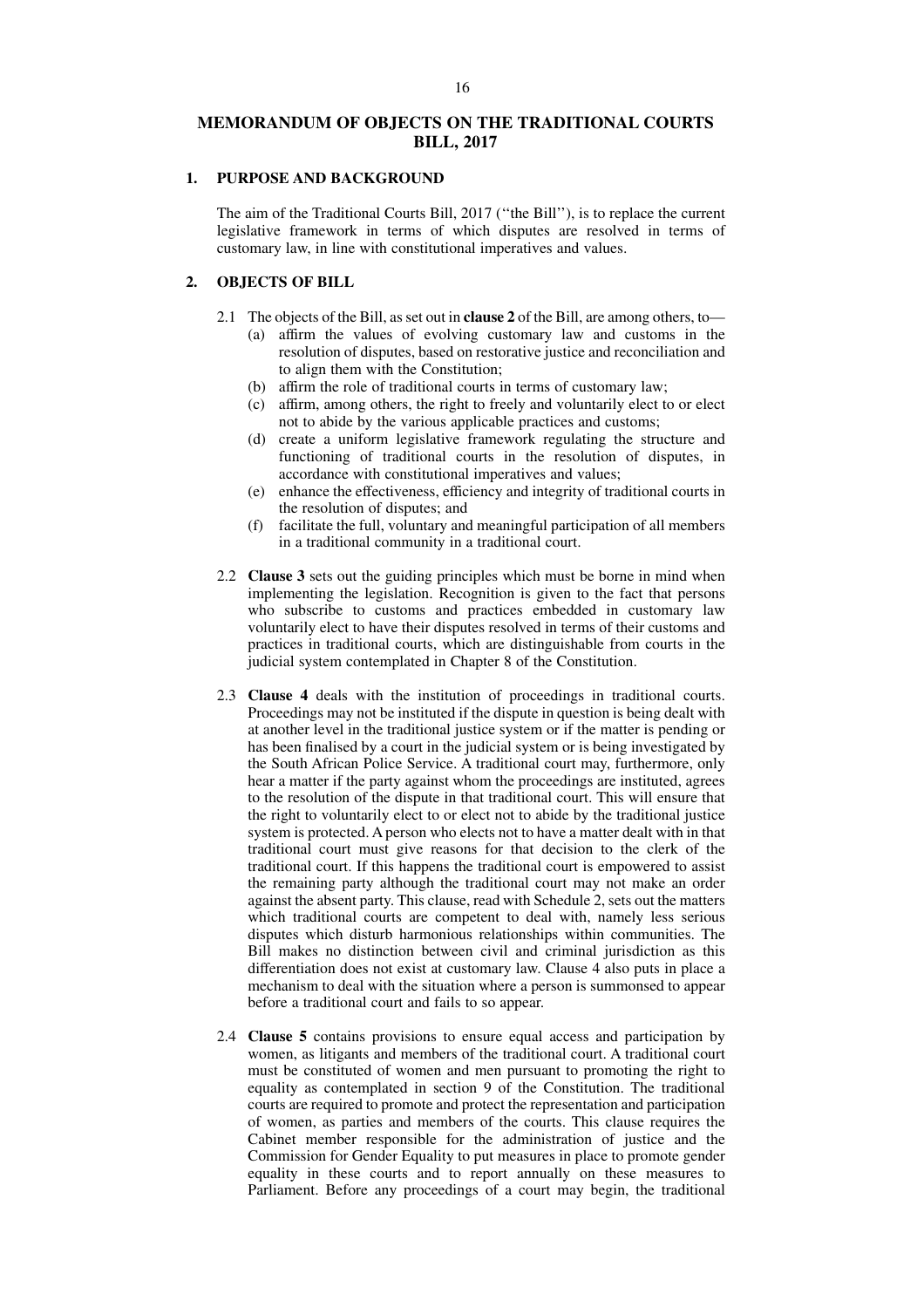leader convening the court or person delegated by the traditional leader must say the prescribed pledge that he or she will protect and promote the values enshrined in the Constitution. In terms of clause 5, the effective functioning of traditional courts is enabled by clerks of traditional courts who must, among others, issue summonses, keep an attendance register of all sessions of traditional courts and keep cryptic records of proceedings.

- 2.5 **Clause 6** states that traditional courts are courts of law under customary law with a specific purpose of promoting the equitable and fair resolution of disputes, in a manner that is underpinned by the value system applicable in customary law and custom, and function in terms of the Constitution. The focus of these courts is on preventing conflict, maintaining harmony and resolving disputes in a manner that promotes restorative justice, social cohesion and reconciliation.
- 2.6 **Clause 7** states that proceedings must be in accordance with customary law and custom. It requires traditional courts to ensure that women are afforded full and equal participation, both as parties to any proceedings and as members of the traditional court. It also allows parties to be represented by 'any person of his or her choice' and prohibits legal representation. This clause further provides that traditional courts are open to all members of the community. Proceedings must be conducted in the presence of both parties and the court must allow the 'full participation of all interested parties without discrimination on any of the prohibited grounds of unfair discrimination referred to in section 9(3) of the Constitution'. Vulnerable parties receive specific reference, namely women, children, the elderly, the youth, the indigent, persons with disabilities and persons who are subject to discrimination on the basis of sexual orientation or gender identity.
- 2.7 **Clause 8** sets out the orders that a traditional court may make. The type of orders provided for in this clause is restorative in nature, for instance compensation and redress, which are aimed at restoring relations between parties and promoting harmony. The payment of compensation may, however, not exceed the value of the damage giving rise to the dispute or the amount determined by the Minister by notice in the *Gazette* from time to time, whichever is the lesser.
- 2.8 **Clause 9** provides for the enforcement of orders made by traditional courts. If an order of a traditional court is not complied with, the party in whose favour it is made may escalate the matter to the clerk of the traditional court who must try and resolve the matter. If this is unsuccessful, the clerk must submit the order to a justice of peace appointed by the Minister in terms of section 2 of the Justices of the Peace and Commissioners of Oath Act, 1963 (Act No. 16 of 1963). The justice of the peace will then deal with the matter in terms of his or her powers and duties as may be conferred under section 3 of the Justice of the Peace and Commissioners of Oath Act, 1963, including the facilitation of compliance with the order of the traditional court.
- 2.9 **Clause 10** provides for the appointment or designation of Provincial Traditional Court Registrars and sets out their role and responsibilities.
- 2.10 **Clause 11** allows for the review of procedural short-comings in the High Court, for instance if the court was not properly constituted or the parties were not allowed to be represented by persons of their choice. The High Court can confirm, alter, set aside or correct the order made by the traditional court, or remit the matter to the traditional court to deal with it in the manner ordered by the High Court.
- 2.11 **Clause 12** deals with the escalation of matters from traditional courts to a customary institution or structure in accordance with customary law and custom. This ensures that the resolution of disputes remains within the traditional justice system.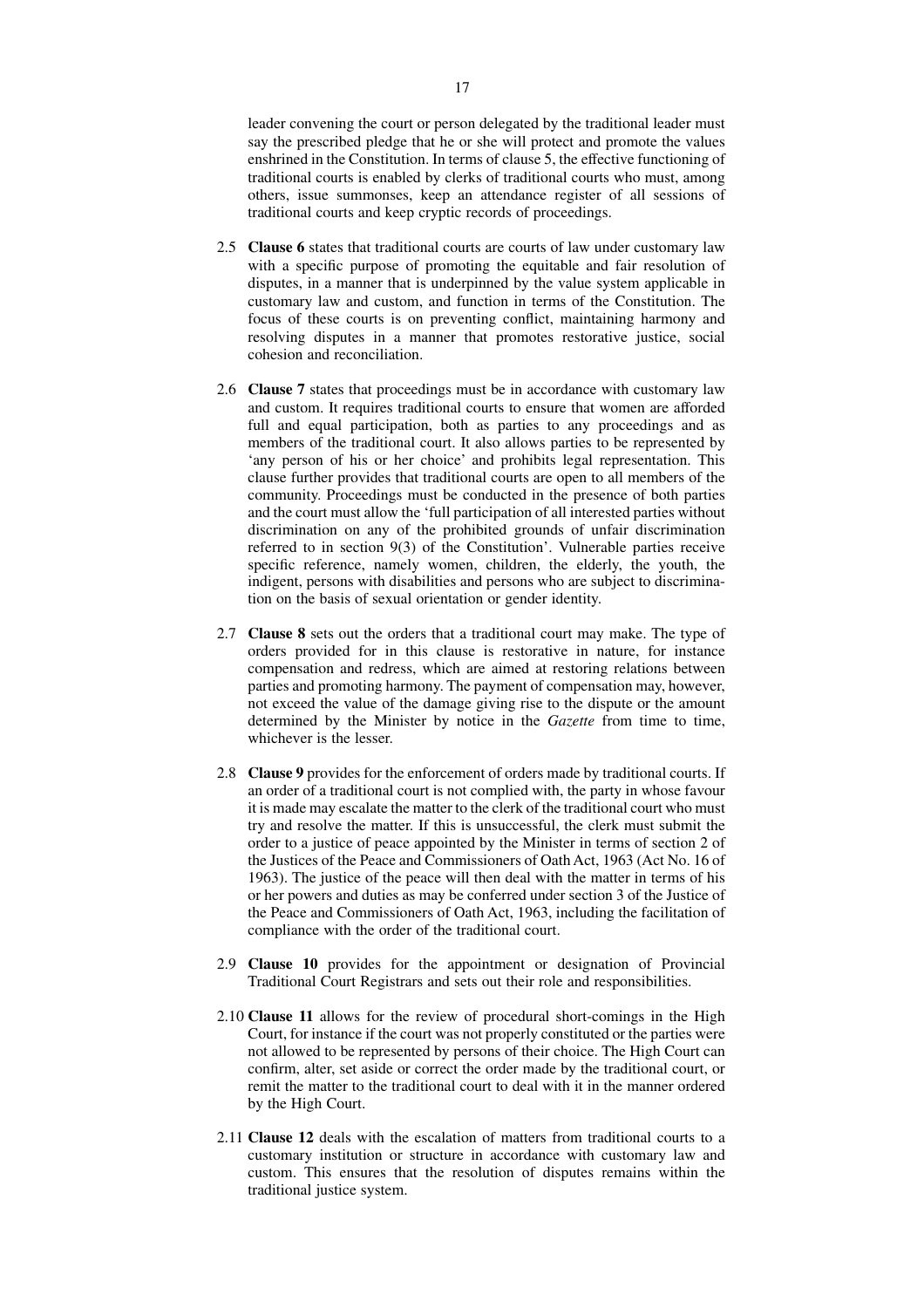- 2.12 **Clauses 13** and **14** deal with the record of proceedings of traditional courts and the transfer of disputes from traditional courts to Magistrates' Courts and vice versa.
- 2.13 **Clause 15** deals with the limitation of liability for members of traditional courts for anything done in good faith, while **clause 16** deals with the code of good conduct and the enforcement thereof. **Clause 17** empowers the Cabinet member responsible for the administration of justice to make regulations on various matters required under the Bill, including regulations on the training of traditional leaders and members of traditional courts and the involvement of paralegals.
- 2.14 **Clause 18** deals with transitional provisions. Among others, this clause repeals all existing former homeland legislation regulating traditional courts.
- 2.15 **Clause 19** contains the short title and commencement.

# **3. BODIES, DEPARTMENTS AND PARTIES CONSULTED**

The Department held consultative meetings with representatives of traditional leaders and members of civil society. A National Dialogue, where all the stakeholders referred to above were present, was convened on 4 December 2015. Also, a Reference Group, consisting of representatives from government, traditional leadership and members of civil society, was established for the purpose of soliciting views on the principles which were to form the basis of the proposed legislation on the transformation of the traditional justice system.

### **4. IMPLICATION FOR PROVINCES**

The proposed legislation will be applicable in all the provinces where traditional courts exist.

# **5. ORGANISATIONAL AND PERSONNEL IMPLICATIONS**

The Bill will result in additional organisational/personnel implications. Clause 10 requires Provincial Traditional Court Registrars to be appointed or designated in all provinces in which there are traditional courts. The implications in this regard are outlined in paragraph 6 below.

# **6. FINANCIAL IMPLICATIONS FOR THE STATE**

The Bill has been subjected to a costing exercise by the Costing Unit in the Department. During this costing exercise it was suggested that existing resources should, as far as possible, be used in the implementation of the Act. The main financial implications for the State will be in the form of personnel and goods and services, related to the Provincial Registrars and their support staff, as well as training. It is envisaged that the Provincial Registrars should, at least, be officials at the level of Director. Existing resources will be used for this purpose.

# **7. PARLIAMENTARY PROCEDURE**

7.1 In essence, an ordinary Bill must be classified as section 76 if it in a substantial measure affects any of the functional areas listed in Schedule 4 of the Constitution.<sup>1</sup> In **Tongoane and Others v National Minister for Agriculture and Land Affairs and Others**<sup>2</sup> the key issue concerned the proper classification of the Communal Land Rights Act, 2004 (Act No. 11 of 2004)

<sup>1</sup> Woolman et al *Constitutional Law of South Africa* (2013) 2 Ed,RS3, 05-11, ch17-p88.

<sup>2</sup> *Tongoane and Others v National Minister for Agriculture and Land Affairs and Others* 2010 (6) SA 214. (CC).